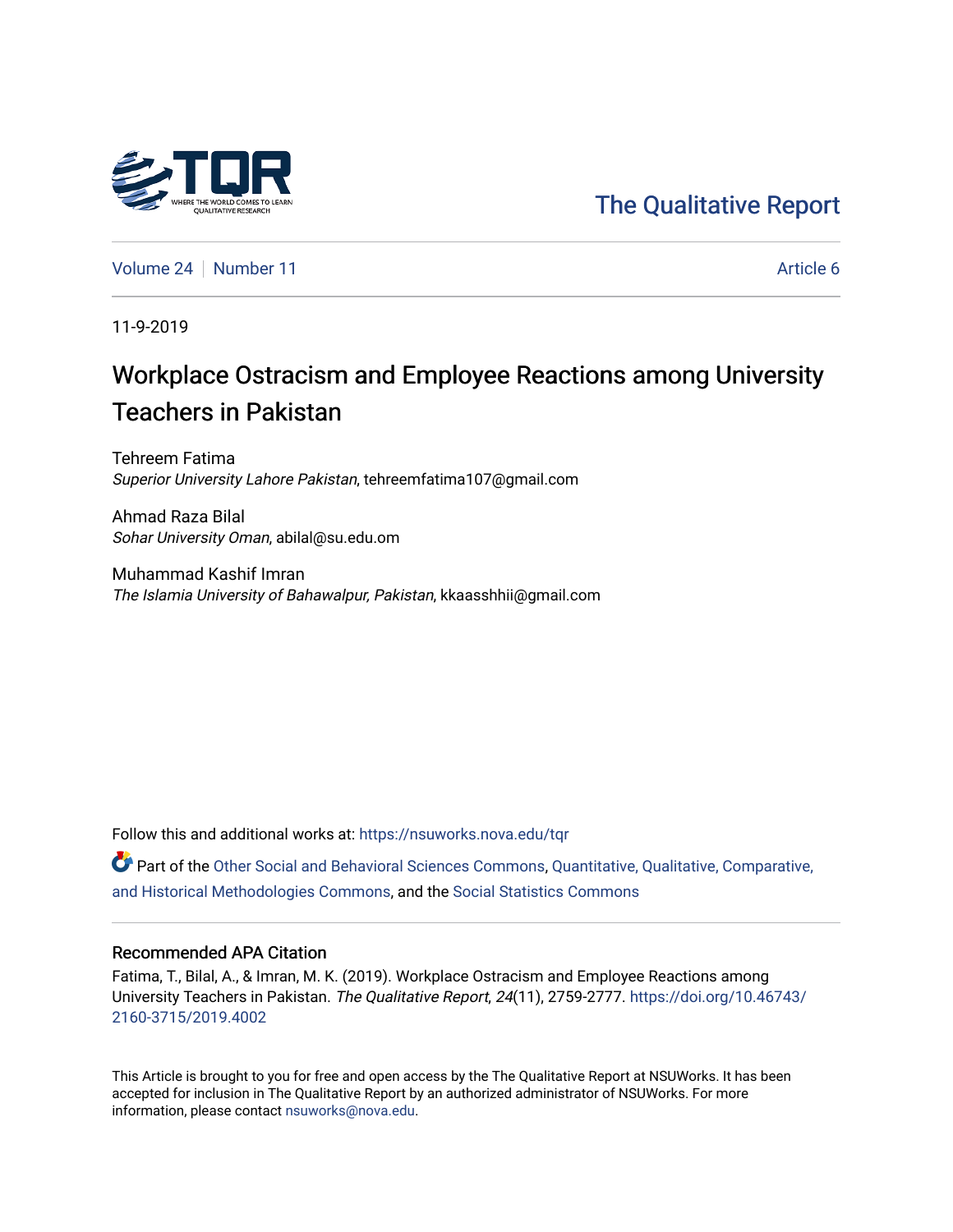# **Qualitative Research Graduate Certificate** Indulge in Culture



Exclusively Online . 18 Credits

**LEARN MORE** 

## Workplace Ostracism and Employee Reactions among University Teachers in Pakistan

## Abstract

This study investigated the positive and negative behavioral outcomes resulting from the pragmatic and psychological impacts of workplace ostracism experienced by university teachers in Pakistan. Using a qualitative and phenomenological approach, the data were gathered from 20 ostracized teachers working in public and private sector higher educational institutions in Pakistan. The results revealed that participants faced both the psychological and pragmatic impacts of workplace ostracism. Most of the ostracized teachers indicated positive behavioral outcomes due to being collectivist and placing a high value on social relations. Ostracized teachers used resource investment strategies by improving in-role and extra-role performance that reflect their re-inclusion expectations and less chronic prevalence of workplace ostracism. But participants showed their intention to engage in negative behaviors such as withdrawal, decreased performance, and resignation if they constantly face ostracism in future. The results of this study can be used by the university administration to develop an inclusive and nondiscriminatory culture and policies to minimize the occurrence of workplace ostracism.

## Keywords

Higher Educational Institutions, Workplace Ostracism, Psychological Impacts, Pragmatic Impacts, Positive Behavioral Outcomes, Negative Behavioral Outcomes, Teachers, Phenomenology

## Creative Commons License



This work is licensed under a [Creative Commons Attribution-Noncommercial-Share Alike 4.0 International](https://creativecommons.org/licenses/by-nc-sa/4.0/)  [License](https://creativecommons.org/licenses/by-nc-sa/4.0/).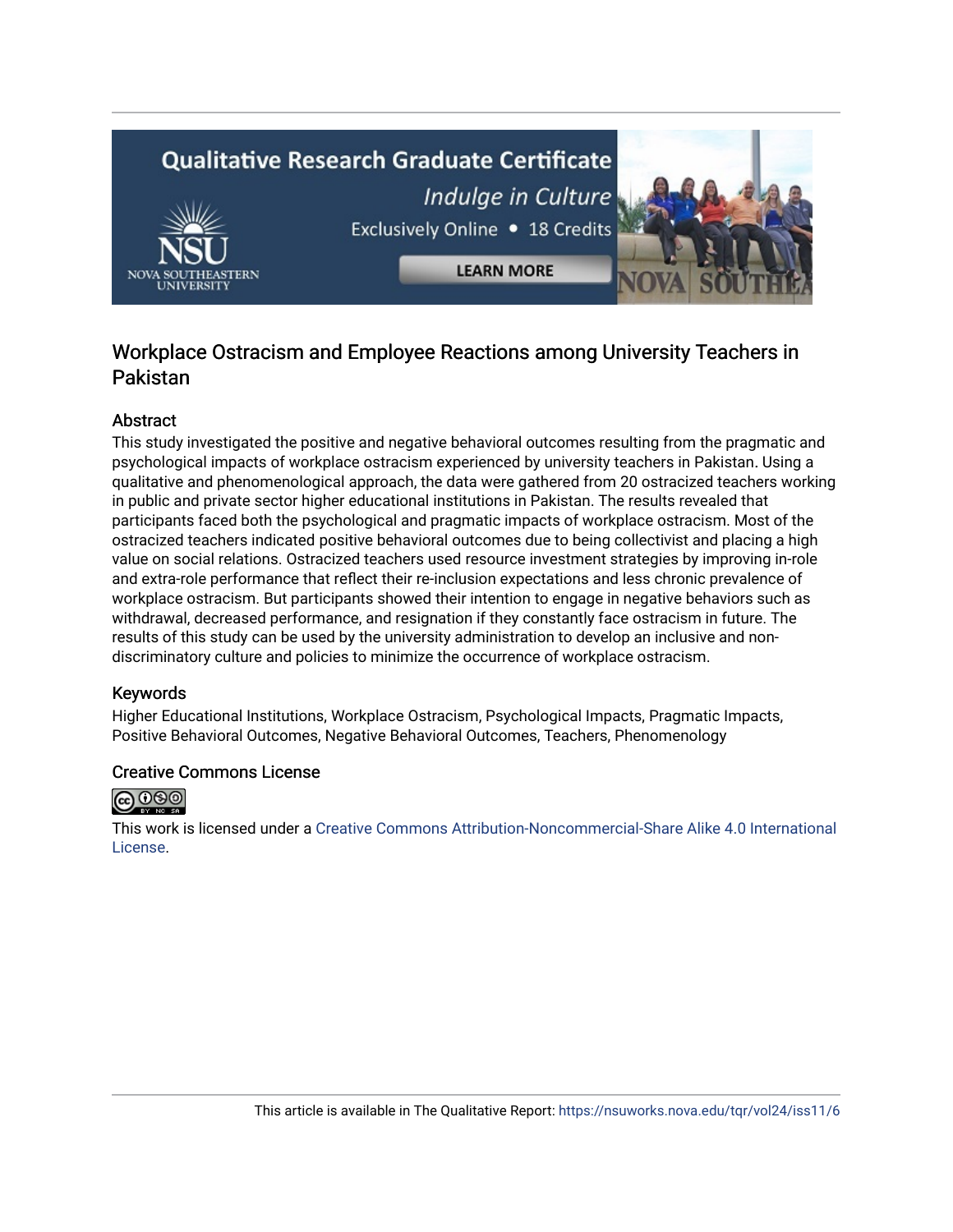

## **Workplace Ostracism and Employee Reactions among University Teachers in Pakistan**

Tehreem Fatima The University of Lahore, Sargodha Campus, Pakistan

> Ahmad Raza Bilal Sohar University, Oman

## Muhammad Kashif Imran The Islamia University of Bahawalpur, Pakistan

*This study investigated the positive and negative behavioral outcomes resulting from the pragmatic and psychological impacts of workplace ostracism experienced by university teachers in Pakistan. Using a qualitative and phenomenological approach, the data were gathered from 20 ostracized teachers working in public and private sector higher educational institutions in Pakistan. The results revealed that participants faced both the psychological and pragmatic impacts of workplace ostracism. Most of the ostracized teachers indicated positive behavioral outcomes due to being collectivist and placing a high value on social relations. Ostracized teachers used resource investment strategies by improving in-role and extra-role performance that reflect their re-inclusion expectations and less chronic prevalence of workplace ostracism. But participants showed their intention to engage in negative behaviors such as withdrawal, decreased performance, and resignation if they constantly face ostracism in future. The results of this study can be used by the university administration to develop an inclusive and non-discriminatory culture and policies to minimize the occurrence of workplace ostracism. Keywords: Higher Educational Institutions, Workplace Ostracism, Psychological Impacts, Pragmatic Impacts, Positive Behavioral Outcomes, Negative Behavioral Outcomes, Teachers, Phenomenology*

## **Introduction**

In the last decade, the concept of workplace mistreatment became the center of attention in management research in general and specifically in Pakistan (Bibi, Karim, & Din, 2013; Razzaghian & Ghani, 2014). Visible mistreatments such as harassment, bullying, injustice, abuse, and incivility were found to have a myriad of psychological and work-related impacts on the performance of employees (Fogg, 2008; Keashly & Neuman, 2010; Perrewe, Halbesleben, & Rosen, 2015). In spite of the research attention being given to vivid mistreatments, it is only recently that more subtle yet more detrimental interpersonal mistreatments have the gained attention of researchers globally (Balliet & Ferris, 2013; Jones, Arena, Nittrouer, Alonso, & Lindsey, 2017; Schneider, Wesselmann, & DeSouza, 2017; Zhao, Peng, & Sheard, 2013) as well as in Pakistan (Bashir & Nadeem, 2019; Jahanzeb & Fatima, 2018). One instance of such distinct mistreatment termed as workplace ostracism has become an emergent issue in the recent management literature (Robinson, O'Reilly, & Wang, 2013). Workplace ostracism is indulgence in relatively subtle behaviors that cause isolation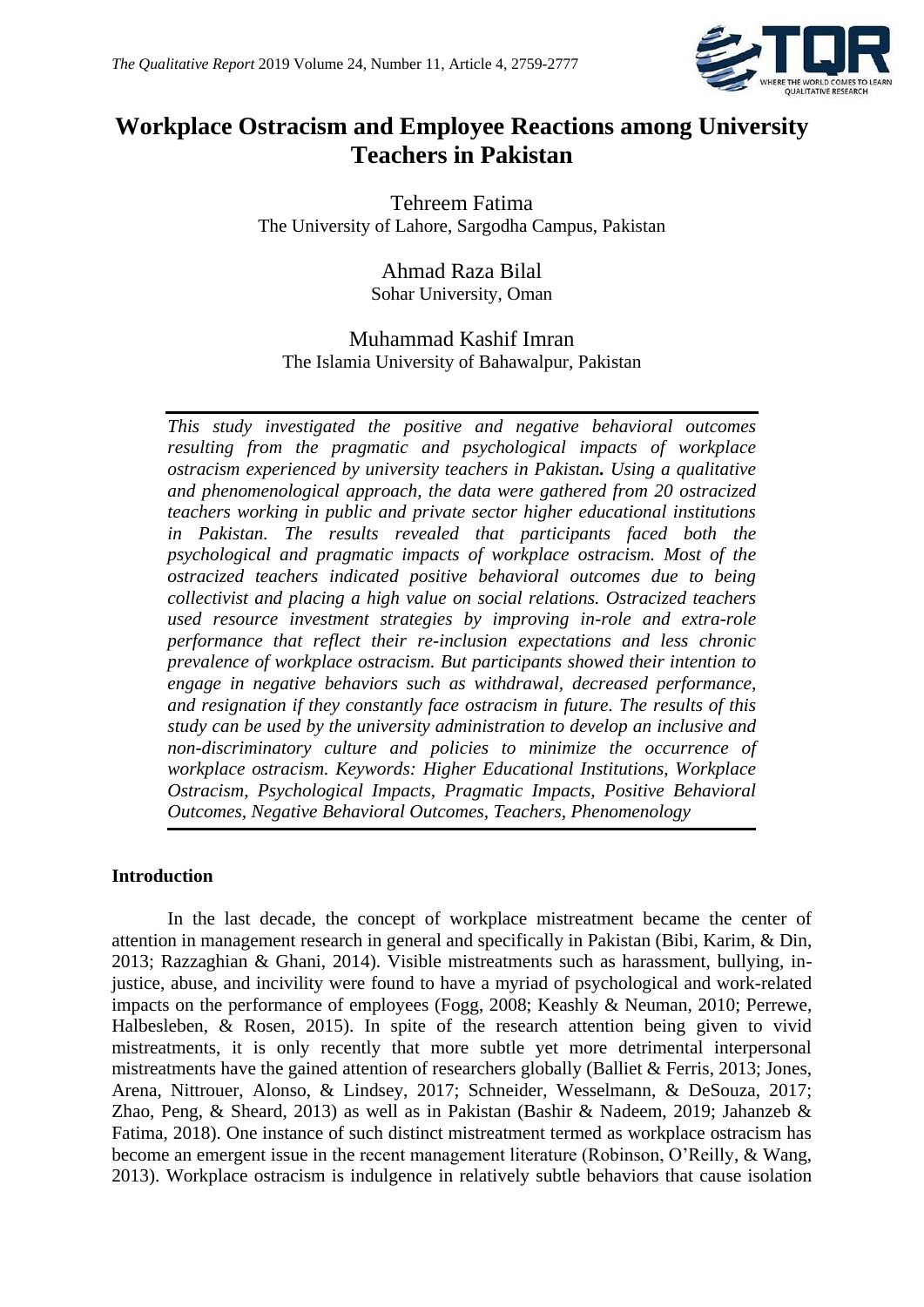or disconnection of people by means of omission of socially expected actions. Thus, it creates a perception of being ignored by colleagues in an organization (Williams, 2009). Workplace ostracism is found to have stronger psychological and work-related outcomes as compared to visible abuse such as harassment (O'Reilly, Robinson, Berdahl, & Banki , 2014).

Such behaviors are highly impactful in collectivist nations where social bonding and ties are highly valued. Powell, Francesco, and Ling (2009) stated that in collectivist cultures, close and cohesive assertions with social groups are emphasized. In such case exclusion from the social group can inhibit employee performance to a greater extent as cultural aspects play an important part in dealing with the issues and phenomena of business organizations and resolution of issues at the workplace (Shamim & Abbasi, 2012). The impacts of ostracism or social rejection, in general, are sequential in nature and vary according to context and time (DeWall, 2013; Robinson et al., 2013; Williams, 2009). Workplace ostracism has been predominantly investigated through quantitative inquiries. Such as, O'Reilly et al. (2014) compared the impact of workplace ostracism and harassment and found ostracism to be more negatively linked to employee outcomes. Gkorezis and Bellou (2016) investigated the impact of workplace ostracism on information exchange through the mediating role of self-serving behavior. Gkorezis, Panagiotou, and Theodorou, (2016) found that workplace ostracism impacts employee silence through the mediating role of organizational identification. In Pakistan, the relationship of workplace ostracism with job performance, stress, and turnover intention were examined through the moderating role of psychological capital in the service sector (Haq, 2014). Workplace ostracism was linked to interpersonal deviance and counterproductive behavior (Fatima, 2017; Jahanzeb & Fatima, 2018), emotional exhaustion (Jahanzeb & Fatima, 2017), turnover intention (Mahfooz, Arshad, Nisar, Ikram, & Azeem, 2017), fear of negative evaluation (Fatima, 2017), silence (Jahanzeb, Fatima, & Malik, 2018) and proactive customer service (Bashir & Nadeem, 2019).

More recently the concept of ostracism has been examined in academia when Zimmerman, Carter-Sowell, and Xu (2016) found female faculty to be more ostracized in university settings in terms of social ostracism. In Pakistan, two studies focused on the construct of workplace ostracism in HEIs where it was found to lead towards counterproductive behaviors and silence (Fatima, Ilyas, Rehman, & Imran, 2017; Nasir, Khaliq, & Rehman, 2017). It is evident that most of the research on workplace ostracism is overshadowed by empirical investigations. Moreover, there is still a gap in the literature to examine the temporal and contextual factors that determine diverse employee reactions to ostracism that is, in which cases employees behave prosocial, anti-social or withdraw? The situation-dependent nature of workplace ostracism (Williams, 2009) makes in-depth qualitative investigation worth undertaking to gain comprehensive understanding of this phenomenon (Liu & Xia, 2016; Waldeck, Tyndall, & Chmiel, 2015) in specific settings of HEIs (Zimmerman et al., 2016) specifically in Pakistan (Fatima et al., 2017). Miller et al. (2019) indicated increased incidents of workplace mistreatment (i.e., bullying and violence) that are influencing the career and lives of academics. They emphasize use of qualitative insights for further probing the issue of mistreatments in HEIs. Extending this conception this study aimed to investigate the issue of workplace ostracism in HEIs of Pakistan through qualitative insights by investigating the consequences of workplace ostracism in light of contextual factors. This study sheds light on the unique responses of faculty members to the experiences of workplace ostracism that sets the stage for policymakers to address this issue as per the requirements and nature of HEIs in addition to contributing to workplace ostracism literature in academic settings.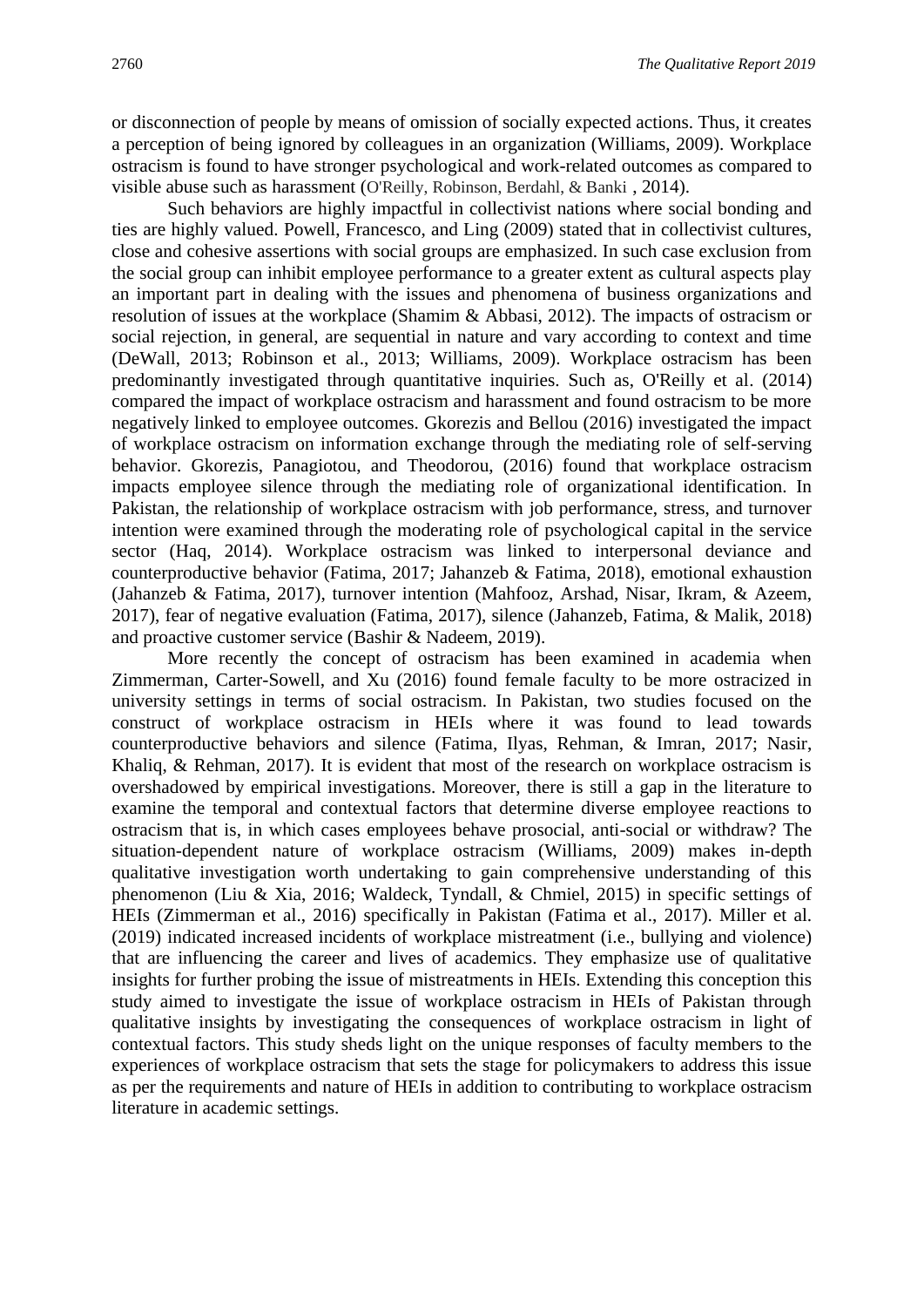#### **Literature Review**

According to Williams (1997; 2009) ostracism occurs when a person is excluded, overlooked, or ignored by members of a social group. Although ostracism occurs in all settings yet its occurrence in organizational settings has recently gained attention (Hitlan, Kelly, Schepman, Schneider, & Zárate, 2006). Thus, workplace ostracism is referred to as the omission of socially expected acts and ignoring attitudes by an individual or group targeted toward another individual or group in organizational settings (Robinson et al., 2013). It has been found to be a precursor of multiple detrimental psychological consequences. One of these outcomes is threatened needs, particularly the need to belong (Baumeister  $\&$  Leary, 1995; Richman & Leary, 2009; Williams, 1997). Furthermore, three other needs are found to be threatened by being ostracized that is, self-esteem, control and meaningful existence (Williams, 1997). When needs are threatened, the victims try to fortify them immediately, but if ostracism persists, the resources of the victim are depleted making him helpless and ultimately they withdraw (Williams, 2009).

Furthermore, ostracism also evokes negative emotions. These emotions include sadness (Buckley, Winkel, & Leary, 2004), hurt (Leary, Springer, Negel, Ansell, & Evans, 1998), fear (Chow, Tiedens, & Govan, 2008; Zadro, Williams, & Richardson, 2004) shyness (Chow et al., 2008) emotional disturbance, job dissatisfaction, and anxiety (Ferris, Brown, Berry, & Lian, 2008; Hitlan et al., 2006; O'Reilly & Robinson, 2009). Apart from the psychological consequences of workplace ostracism, it also results in work-related outcomes**.**  Pragmatic impacts of ostracism occur due to depletion of work-related resources that arise from being associated with other people in the workplace i.e., information, advice, and support (Jones, Carter-Sowell, Kelly, & Williams, 2009; Jones & Kelly, 2010). It has been revealed by different research studies that individuals gain power from the possession of resources and more particularly from one's social associations and access to the data, along with having access to power (Dutton, Roberts, & Bednar, 2010; Ellison, Vitak, Gray, & Lampe, 2014; Pfeffer, 1981). The ostracized individuals are excluded from formal advice networks (Sparrowe, Liden, Wayne, & Kraimer, 2001) and informal friendship networks at the workplace that cause deprivation of important, work-related information, advice and social support (Kuipers, 1999). Conservation of resource theory states that individuals need social, informational and physical resources to perform their job. When these resources are depleted the individuals try to conserve their existing resources and they reduce their performance level. Social connections are an important source of these resources when the employees have fewer resources their performance is reduced (Hobfoll, 2011). So, we argue that loss of resources, that is, access to important information, suggestions related to work, opportunity to have influence, association with colleagues, and peer support reduces an ostracized employee's ability to work to their full potential.

Both the psychological and pragmatic effects of ostracism lead toward behavioral outcomes. Robinson et al. (2013) have given an integrated model of consequences of workplace ostracism; in which its positive work-related outcomes (task performance and contextual performance) and negative work-related outcomes (workplace deviance and withdrawal) are explained due to the psychological and pragmatic impacts. Once, an individual is denied from a social connection the resources obtained from a formal advice network and informal friendship network are missed. Ultimately, it results in poor employee performance (in-role as well as extra-role). Social connections and support are a precursor for employee performance (Jones, et al., 2009) and hindrance in these networks declines the inrole as well as the extra-role working of employees (Ellison et al., 2014; Sparrowe et al., 2001). Apart from affecting performance, workplace ostracism is also a predecessor of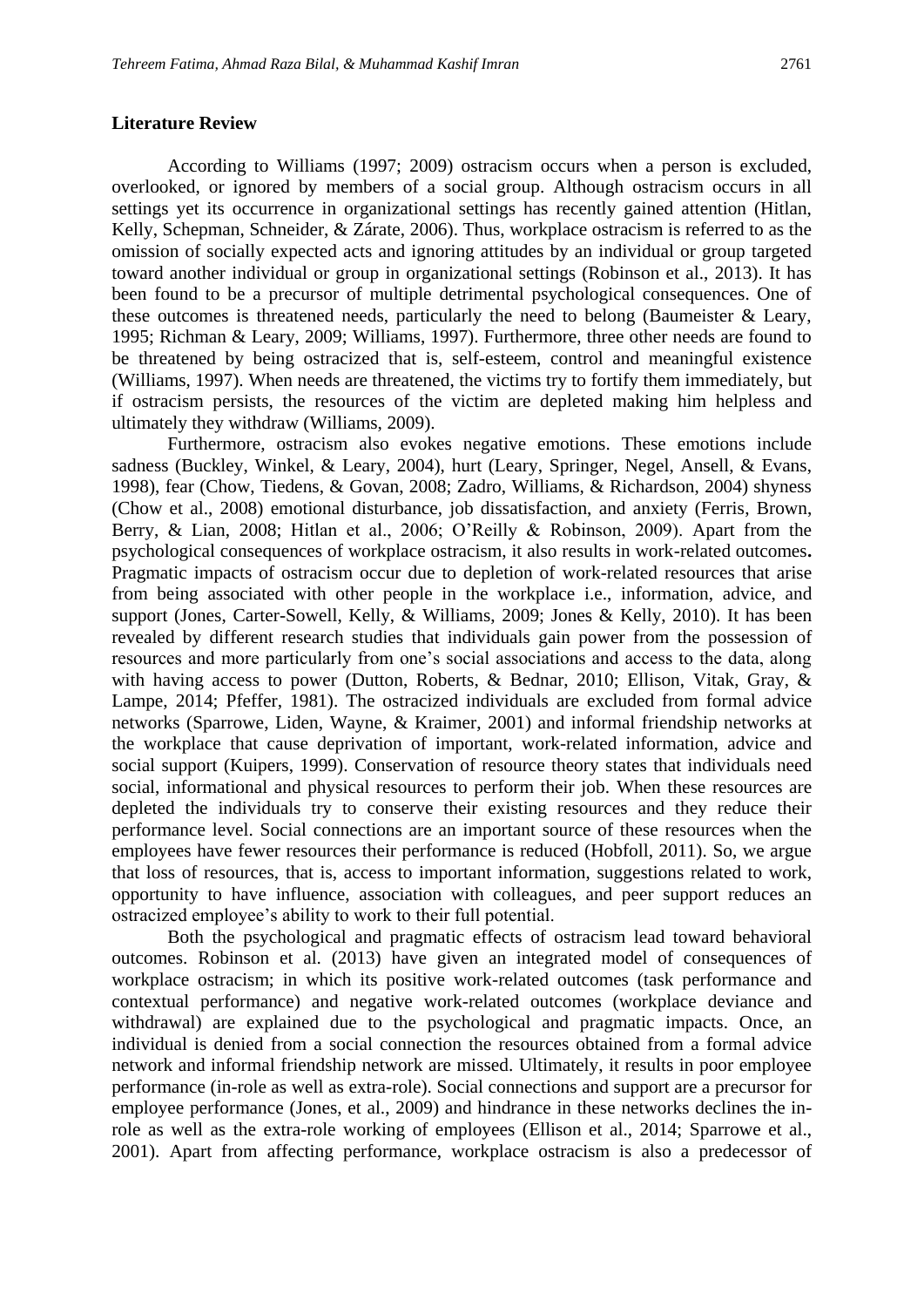negative behavioral outcomes that is, withdrawal, (O'Reilly & Robinson, 2009) and aggression (Twenge, Baumeister, Tice, & Stucke, 2001).

Psychological and pragmatic impacts of workplace ostracism along with their subsequent behavioral outcomes can be different in the short and long term depending on contextual factors. The Temporal Need-Threat Model (TNTM) explains how individuals go through various stages when they face ostracism, the first step is the detection of ostracism that occurs in the minimal stage, in reflexive stage victims experience pain and four fundamental needs are affected (i.e., belongingness, self-esteem, meaningful presence and control). In the reflective stage, the individuals will try to fortify those needs but if the ostracism persists, they will withdraw in the last stage known as the resignation stage (Williams, 2009). This could further be explained in light of the multi-motive model of responses to rejection that explains three potential outcomes of being ostracized. Depending upon the time frame and contextual factors, the immediate responses are always negative like hurt feelings, sadness, depression, etc. and longer run responses can be categorized as antisocial, socially avoidant and pro-social (Richman & Leary, 2009).

Until now, few empirical studies have examined workplace ostracism in academic settings. Zimmerman et al. (2016) indicated the female faculty experience more workplace ostracism in academia, and social exclusion is more prevalent than information exclusion. In Pakistan, workplace ostracism was linked to silence through the role of threatened needs in public sector universities (Fatima et al*.,* 2017). Workplace ostracism was linked to counterproductive behaviors through the mediating role of stress and the moderating role of psychological capital in public and private universities in Lahore (Nasir et al., 2017). Hence, the purpose of this study was to extend the existing research on subtle interpersonal mistreatments. Our study sheds light on the lived experiences of workplace ostracism faced by teaching faculty in a collectivist cultural context where the importance of interpersonal association is paramount. We employed an in-depth qualitative approach to unveil the unique temporal and sequential nature of the consequences of workplace ostracism in the higher education sector.

#### **Role of Researchers**

Three researchers conducted this study (Fatima, T., Bilal, A. R., & Imran, M. K.). Fatima, T. was the major investigator who was actively involved in all stages of the research process. Bilal, A. R, and Imran, M. K acted as supporting authors in writing the manuscript and cross-coding of results. Fatima, T. is a Ph.D. scholar in Business Administration at Superior University, Pakistan and has three years' experience as a teaching faculty in public and private sector universities of Pakistan. Bilal, A. R is Ph.D. (Management) from UTM, Malaysia. He is currently an Associate Professor and Head of Postgraduate Studies (Faculty of Business) at Sohar University Oman. He has been served as an Associate Professor in various public and private universities for several years. Imran, M. K is a Ph.D. scholar in Business Administration and a visiting faculty member at The Islamia University, Bahawalpur. Having considerable work experience and observation of exclusionary work environments in HEIs of Pakistan, along with the theoretical contribution in ostracism research (Bilal, Fatima, & Akoorie, 2017; Fatima et al., 2017) caused our interest in conducting qualitative research in HEIs of Pakistan. We aimed to improve the understanding of workplace ostracism in for potential minimization and prevention of the adverse impacts ostracism is having on the faculty of HEIs in collectivist Pakistani culture.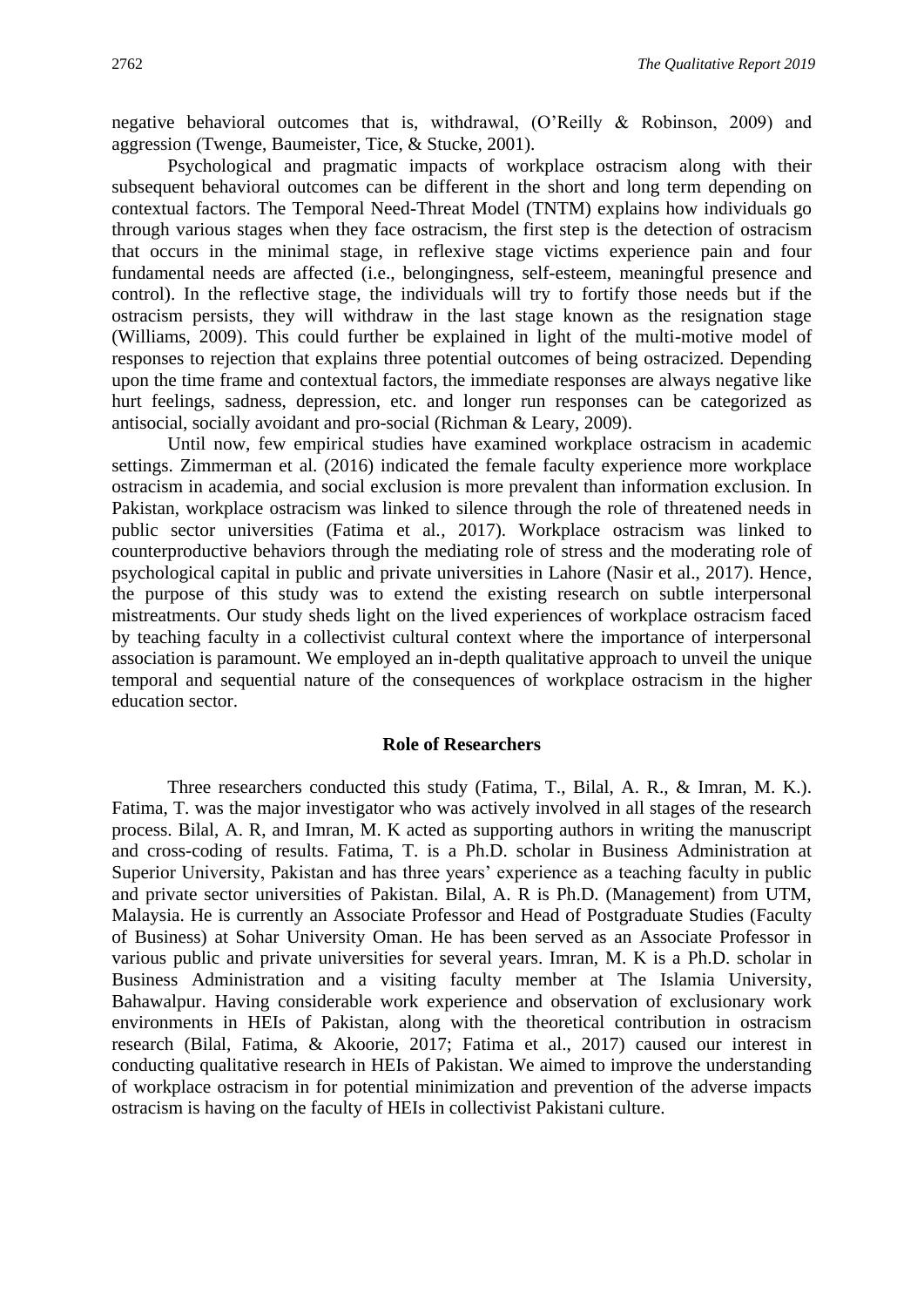#### **Method**

#### **Research Approach and Design**

#### **Type of research design and inquiry**

Inductive approach and interpretivism are suitable for the investigations that are context-dependent (Madill, Jordan, & Shirley, 2000) and based on subjective experiences of participants (Bryman & Bell, 2015). The *Epistemological Stance* of interpretivism focuses on subjectivity of knowledge and while the *Ontological Stance* focuses on the fact that the nature of reality differs across persons (Creswell, 2013). Qualitative research approach enables the understanding of shared believes of participants' lived experiences and allows to get a deeper insight into the research phenomena as suggested by Creswell, Hanson, Plano, and Morales (2007). Specifically, the phenomenological design is suitable for understanding the lived experiences of participants (Zikmund, Babin, Carr, & Griffin, 2013). The aim of this study is the exploring the outcomes of workplace ostracism in Pakistani HEIs based on the experiences of ostracized faculty members. Workplace ostracism is a context-dependent phenomenon and its outcomes are shaped by the subjective experiences of participants and unique national and organizational cultural values (Madill et al., 2000; Robinson et al., 2013). Therefore, we used a qualitative phenomenological approach based on interpretivism and inductive reasoning. Moreover, we used thematic analysis to capture the themes present in interview transcripts regarding the consequences of workplace ostracism in HEIs of Pakistan.

#### **Population and sampling**

#### **Participants**

Our study participants were teachers serving in HEIs (higher education institutions) of Pakistan. The participants were from both public and private sector universities, diverse levels, age groups, and both genders to ensure heterogeneity in the sample. The sample size was chosen as per the recommendations of Yang (2008) that deem 15-20 interviews appropriate for this specific qualitative inquiry. The sampling criteria were as follows: (a) must have experienced workplace ostracism; (b) Teacher of public or private sector HEIs of Pakistan; and (c) Minimum tenure of 1 year so that the participant has the understanding of the workplace dynamics to reflect on ostracism experiences.

#### **Sampling**

The study was exploratory in nature and its aim was to uncover the unique consequences of workplace ostracism in teaching faculty members of Pakistani HEIs. Thenature of this inquiry lends itself to a more purposive sampling design rather than a random selection of samples. Secondly, it is a prevalent method to solicit participation by respondent-driven methods in case of stigmatized and hidden population, that also lacks availability of records (Salganik & Heckathorn, 2004). Thus, snowball sampling was used according to the exploratory nature of the study and characteristics of participants (Bryman & Bell, 2015). We created qualifying criteria based on the conceptualization of workplace ostracism given by Ferris et al. (2008). It included questions like, "Do you ever feel excluded or ignored in formal and informal social interactions?", "Is your opinion invited in formal and informal matters?" and, "Do you see your membership as being a part of dominant in-group in your department?" .Based on personal contacts this information was floated in the faculty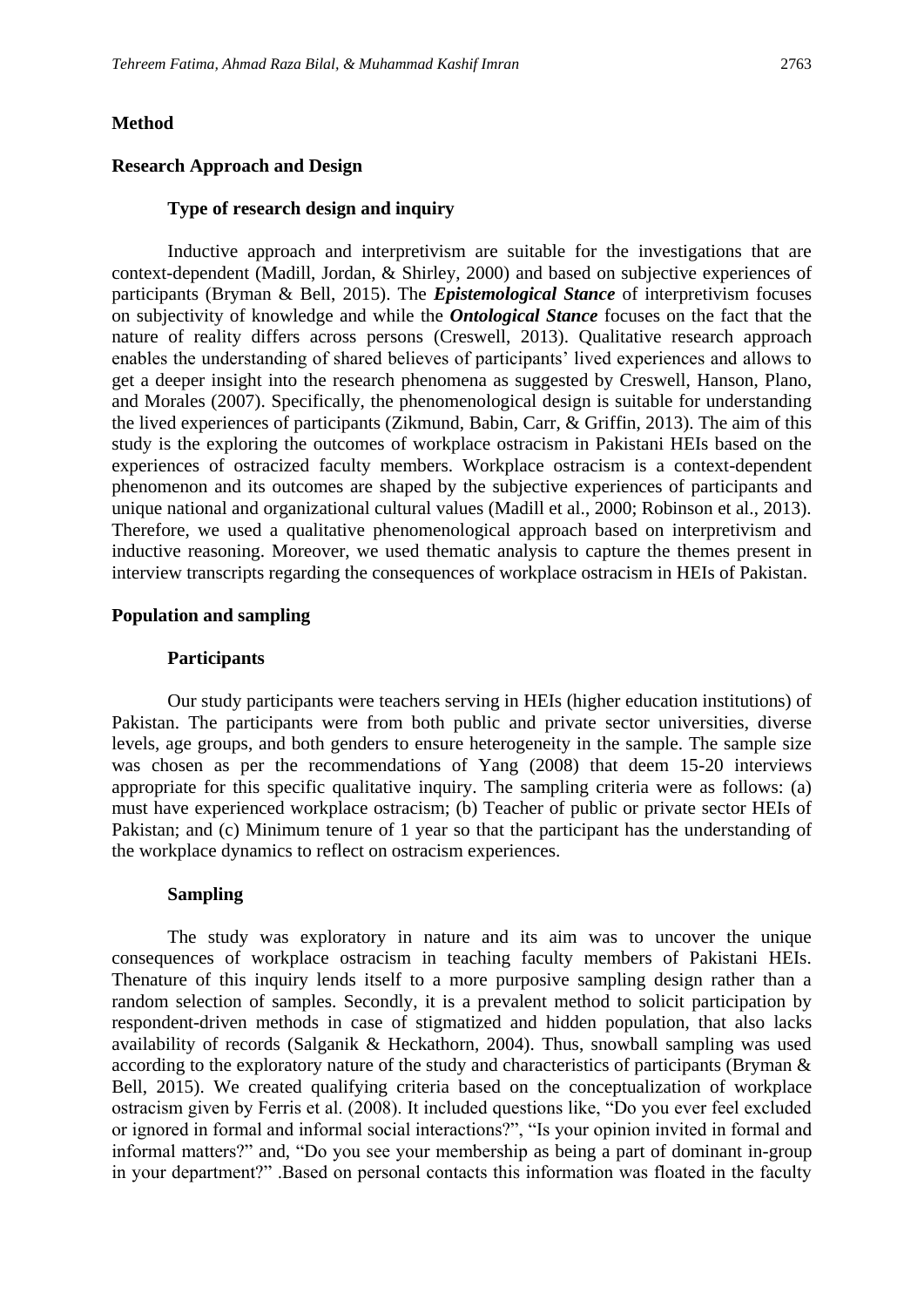groups of 2 public sectors and 2 private universities in Lahore (hub of universities in Pakistan) along with stating a brief purpose of this investigation. Initially, 8 individuals responded and also gave their consent for participation in the study. These nominees were requested to use their social contacts to the extent of these criteria or to personally nominate any other faculty member who has a similar experience. Finally, the study sample was comprised of 20 teachers who identified themselves as feeling ostracized and working in HEIs of Pakistan.

The demographic profile of participants indicated there were 7 female and 13 male faculty members, their age ranged from 26 to 57 years, experience ranged from 1 to 21 years, 55% of interviewees were lecturers, 25% were assistant professors, 15% were associate professor, and 5% were professors, 20% were Masters, 25% were PhD and 55% were M.Phil., 55% of the teachers were from public sector and 45% were from private sector HEIs. These demographics indicate that ostracism was prevalent in all levels, all age groups and teachers of different educational qualifications.

#### **Data Collection**

In our study, qualitative semi-structured interviews were used in order to gain an indepth insight into the outcomes of workplace ostracism in the teachers of public and private sector Pakistani HEIs (Interview protocol is attached in Appendix A). Each participant was interviewed once, and the interviews were guided by the recommendations of McCracken (1988).Long interview framework was followed that enables the categorization of participants' interview conversations and serve as the basis for subsequent thematic analysis. The interview protocol was informed by an extensive literature review containing questions about the psychological and pragmatic impacts of workplace ostracism (Ferris et al., 2008; Robinson et al., 2013; Williams, 2009). The interview guide was reviewed in order to establish its credibility by 3 academics and 2 researchers adept in qualitative research. The interview guide was subjected to subsequent pilot tests and questions were revised as per the panel suggestions and pilot test results. For the pilot test, the interviews were conducted from 3 faculty members at the start and upon getting an adequate response the rest of the participants were interviewed. The interviews spanned from 20-40 minutes, similar to the earlier qualitative research on workplace ostracism carried by (Waldeck et al., 2015). This method appropriately allowed the participants to express their views freely and discuss aspects that were personally meaningful to them (Creswell, 2013; Denzin & Lincoln, 2011). In order to establish rapport and trust with the respondents, mini and grand tour questions were used. The grand questions were used to ask about the general experience and mini-tour questions were asked about the specific experiences (see Appendix A). This, on one hand, ensured that the participants remain on track and on another hand it keeps the researcher much unobtrusive as possible (McCracken, 1988).

#### **Data Analysis**

The interviews were recorded, transcribed verbatim, and entered into the NVivo 11 Plus software. Thematic analysis was used to analyze the qualitative responses. Thematic analysis is "a method for identifying, analyzing, and reporting patterns (themes) within data" (Braun & Clarke, 2006, p. 6). The output of individual utterances and conversations were analyzed to develop categories, patterns, and themes in which similarities, as well as the uniqueness of individual accounts, was ensured. After familiarization with the data, initial coding was done and after that, the main themes were identified. The themes were reviewed to incorporate the emerging ideas and final themes were developed. Lastly, data were content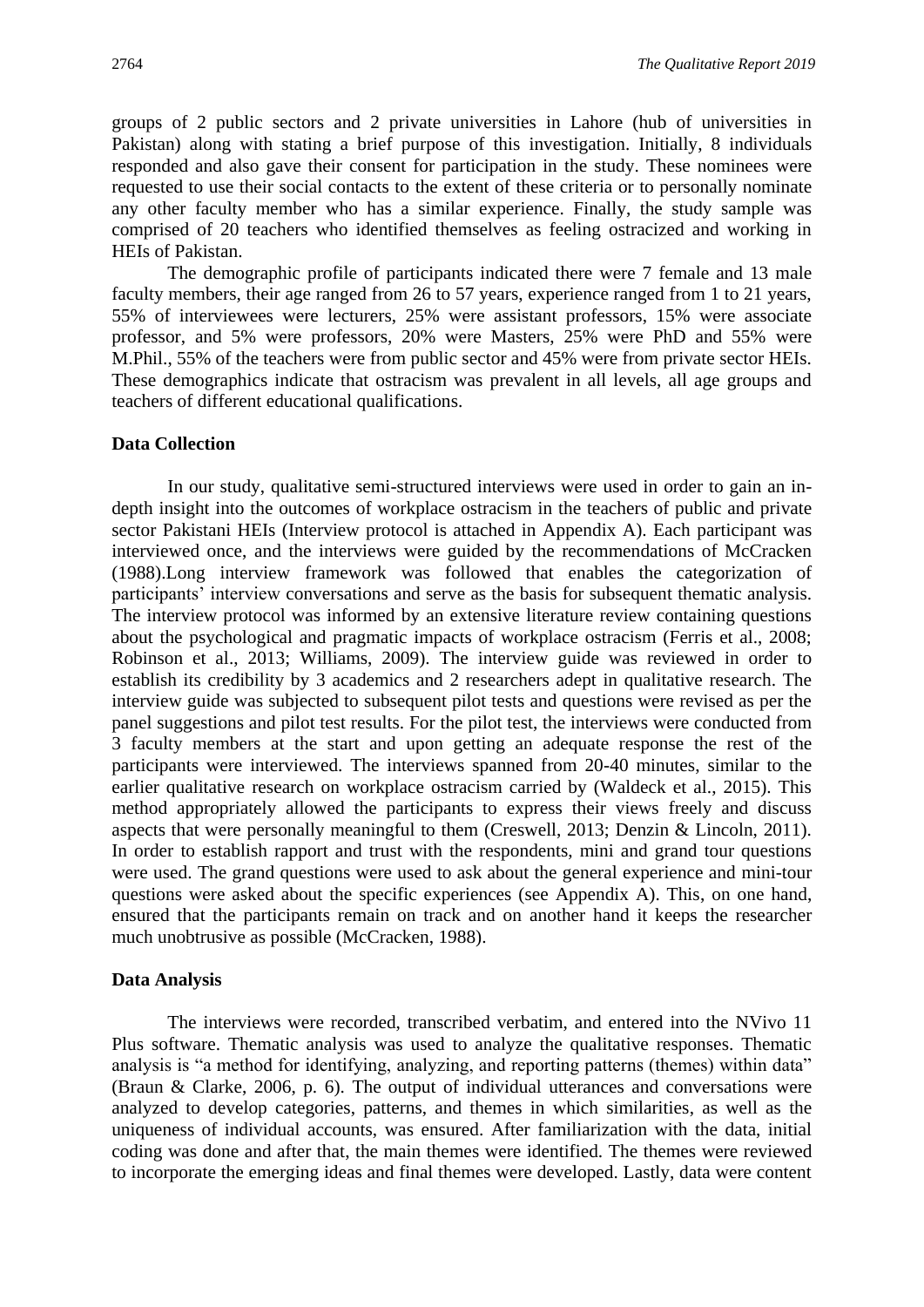analyzed to find out the frequency of each theme. Moreover, the conceptual map was created based on the major themes (parent themes) and sub-themes (child themes) based and their relationships to graphically represent the findings through NVivo 11.

Due care was taken in the analysis of data by incorporating, thoroughness, honesty, and integrity. Comprehensive treatment of data was done by avoiding anecdotes and eliminating deviant patterns. Due care was taken in maintaining transparency and reflection of true participants' experiences rather biased interpretation based on researchers' own thoughts, i.e., the researchers didn't add any consequence of ostracism that was not mentioned by respondents. The transcriptions were validated from each participant to ensure that nothing is missed or misrepresented. The interview analysis done by the first author was validated by the independent coding of the other two authors (who were not involved in conducting interviews). A detailed meeting was held to make the findings consistent with the settlement of minor discrepancies. Moreover, few deviant themes emerged that were deleted i.e., only one participant indicated being numb as a reaction of ostracism. The themes were refined until they reflected the opinion of the majority of participants. This enabled to ensure that the results were reliable, valid (Mason, 2002), clear (Richards, 2009), fair and free of unnecessary bias because they were grounded in the actual views of the respondents.

#### **Results**

The results are based on interviews conducted from 20 respondents who narrated their diverse experiences of workplace ostracism in academic settings. They shed light on its negative psychological and pragmatic consequences, shaping their subsequent behavior as per temporal and contextual factors. Three major themes emerged: impacts of workplace ostracism, behavioral outcomes, and the difference in impacts and outcomes due to time period and contextual factors. The results of the matrix coding query showing the relative strength of each theme and sub-theme are indicated in Table 1.

|                | A:<br>Behavioral<br>Outcomes | $B$ :<br>Negative | C:<br>Positive | D:<br>Difference<br>(temporal<br>and<br>contextual) | $E:$ Impact<br>of<br>Ostracism | $\mathbf{F}$<br>Pragmatic<br>Impacts | G:<br>Noninclusion<br>in Advice<br>Networks | H:<br>Noninclusion<br>in Friendship<br>Networks | I:<br>Psychological<br>Impacts | J:<br>Negative<br>Emotions | K:<br>Threatened<br>Needs   |
|----------------|------------------------------|-------------------|----------------|-----------------------------------------------------|--------------------------------|--------------------------------------|---------------------------------------------|-------------------------------------------------|--------------------------------|----------------------------|-----------------------------|
| P <sub>1</sub> | 14                           | 8                 | 6              | 3                                                   | 14                             | 9                                    | $\overline{c}$                              | $\overline{7}$                                  | 5                              | $\overline{4}$             |                             |
| P <sub>2</sub> | 8                            | 3                 | 5              | 1                                                   | 17                             | 11                                   | 6                                           | 5                                               | 6                              | 5                          |                             |
| P 3            | 9                            | 4                 | 5              |                                                     | 18                             | 6                                    | $\overline{c}$                              | 4                                               | 12                             | 9                          |                             |
| P <sub>4</sub> | 12                           | $\overline{4}$    | 8              | 3                                                   | 19                             | 8                                    | 2                                           | 6                                               | 11                             | 9                          |                             |
| $\,P\,5$       | 10                           | 2                 | 8              | 3                                                   | 20                             | 10                                   | 3                                           | 7                                               | 10                             | 8                          |                             |
| <b>P6</b>      | 12                           | 8                 | $\overline{4}$ | 2                                                   | 23                             | 9                                    | 5                                           | 4                                               | 14                             | 12                         |                             |
| P 7            | 9                            | 5                 | $\overline{4}$ | 3                                                   | 22                             | 7                                    | 3                                           | 4                                               | 15                             | 11                         |                             |
| P 8            | 13                           | 7                 | 6              | $\overline{2}$                                      | 16                             | $\tau$                               | 4                                           | 3                                               | 9                              | 6                          | 3                           |
| P 9            | $\overline{7}$               | 2                 | 5              | 3                                                   | 16                             |                                      |                                             | 3                                               | 12                             | 9                          |                             |
| P10            | 5                            |                   | 4              |                                                     | 19                             | 5                                    | $\mathfrak{D}$                              | 3                                               | 14                             | 9                          |                             |
| P11            | 12                           | 7                 | 5              | $\overline{4}$                                      | 17                             | 12                                   | 3                                           | 9                                               | 5                              | 3                          |                             |
| P12            | 10                           | 6                 | 4              | 4                                                   | 22                             | 12                                   | 5                                           | 7                                               | 10                             | 9                          |                             |
| P13            | 11                           | 5                 | 6              | 5                                                   | 19                             | 8                                    | 3                                           | 5                                               | 11                             | 7                          |                             |
| P14            | 10                           | 3                 | 7              | $\overline{c}$                                      | 22                             | 9                                    | 3                                           | 6                                               | 13                             | 10                         |                             |
| P15            | 7                            | 3                 | $\overline{4}$ | 8                                                   | 24                             | 13                                   | $\overline{4}$                              | 9                                               | 11                             | 9                          | $\mathcal{D}_{\mathcal{A}}$ |

**Table 1: Matrix Coding Query Results**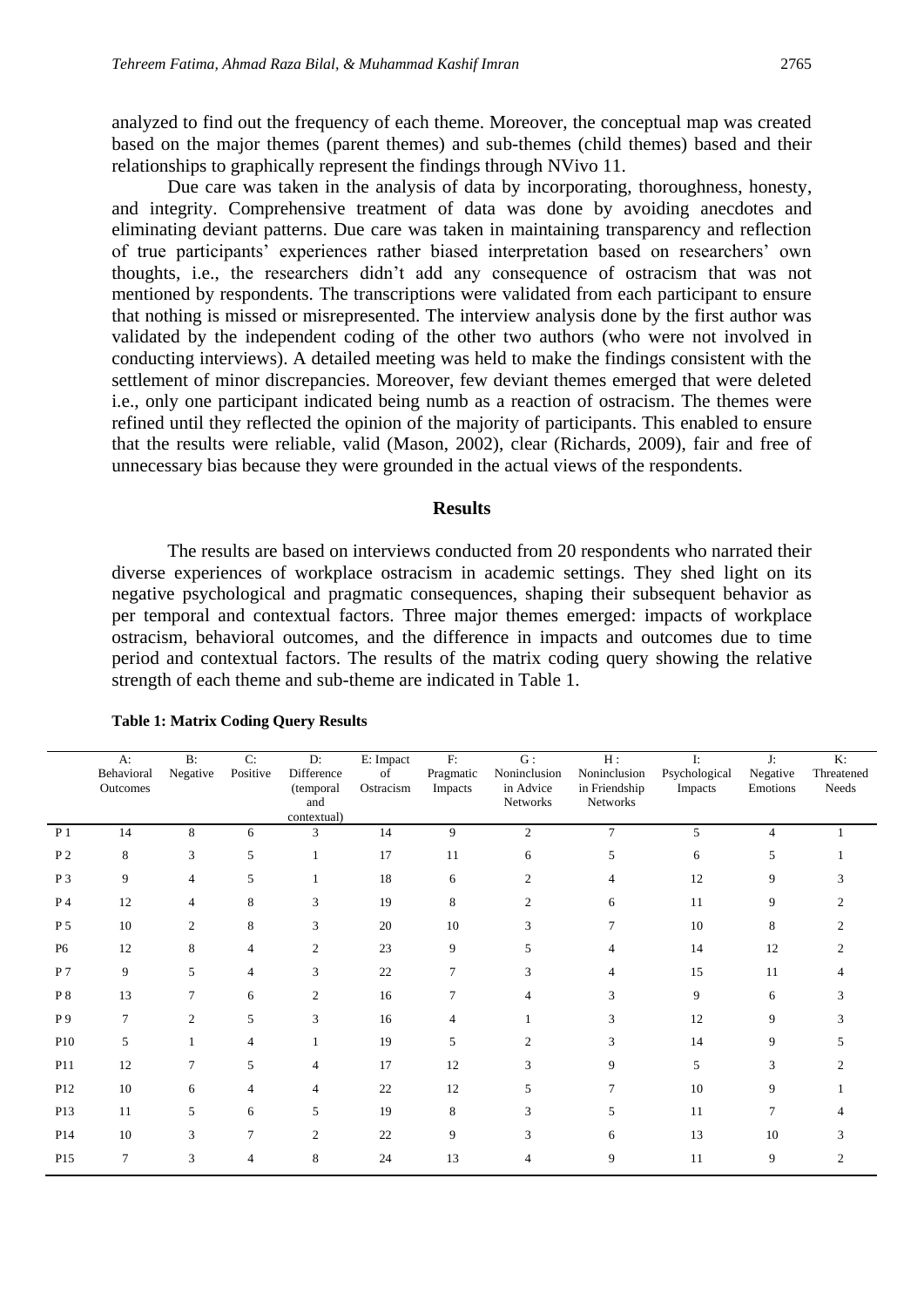| P <sub>16</sub>                                                                                                                                                                                                               |    |   |    |   | 25 |               |   |   | 16 |    |   |
|-------------------------------------------------------------------------------------------------------------------------------------------------------------------------------------------------------------------------------|----|---|----|---|----|---------------|---|---|----|----|---|
| P 17                                                                                                                                                                                                                          | 4  |   |    |   | 22 | $\mathcal{D}$ |   |   | 17 | 12 |   |
| P 18                                                                                                                                                                                                                          | 17 | 8 | 9  |   | 19 |               |   | 6 | 8  |    |   |
| P <sub>19</sub>                                                                                                                                                                                                               | 12 |   | 11 | 9 | 22 | 6             |   |   | 16 | 12 |   |
| P <sub>20</sub>                                                                                                                                                                                                               | 10 | 6 | 4  | 2 | 17 | 6             | 4 |   | 11 |    | 6 |
| 205<br>393<br>98<br>226<br>Total<br>113<br>66<br>69<br>93<br>167<br>169<br>59<br>Notes: Represents the respective frequencies of Main themes and sub-themes as calculated from running "Matrix Coding Query" in NVivo 11 Plus |    |   |    |   |    |               |   |   |    |    |   |

#### **Impacts of Workplace Ostracism**

In this section, the pragmatic (work-related) and psychological reactions to workplace ostracism shown by the teachers of HEIs in Pakistan are outlined.

#### **Psychological Impacts**

Two kinds of psychological reactions to workplace ostracism were traced that is, threatened needs and negative emotions.

*Threatened needs***.** Ostracized teachers in HEIs indicated threatening of four fundamental needs amongst which the need to belong and meaningful existence was mentioned the most.

….. it feels that I don't belong to this department or people serving here, I feel deprived of social connections, and it's a basic need (P2).

…but also, I feel being nonvaluable for this department… not being a worthy part of the department is a very bad feeling for an educated person (P9).

The responses of participants indicate that being ostracized causes loss of social connections due to which the belonging needs are not fulfilled. Moreover, being ignored and excluded caused the ostracized teachers to feel worthless and decreased their sense of meaningful existence.

*Negative Emotions*. According to teachers, after experiencing episodes of ostracism they suffered from stress, depression, sadness and sometimes they had a feeling of aggression too. As elaborated by one teacher:

…sometimes I become depressed and get silent and other times I respond aggressively (P12).

It is indicated that the response to workplace ostracism is usually in the form of depression but in some cases, the reaction was aggressive as well.

#### **Pragmatic Impacts**

Pragmatic impacts of workplace ostracism included the work-related consequences in addition to the psychological sufferings. These included lack of inclusion in formal and informal networks, information exclusion and deprivation of voice. As the participants elaborated: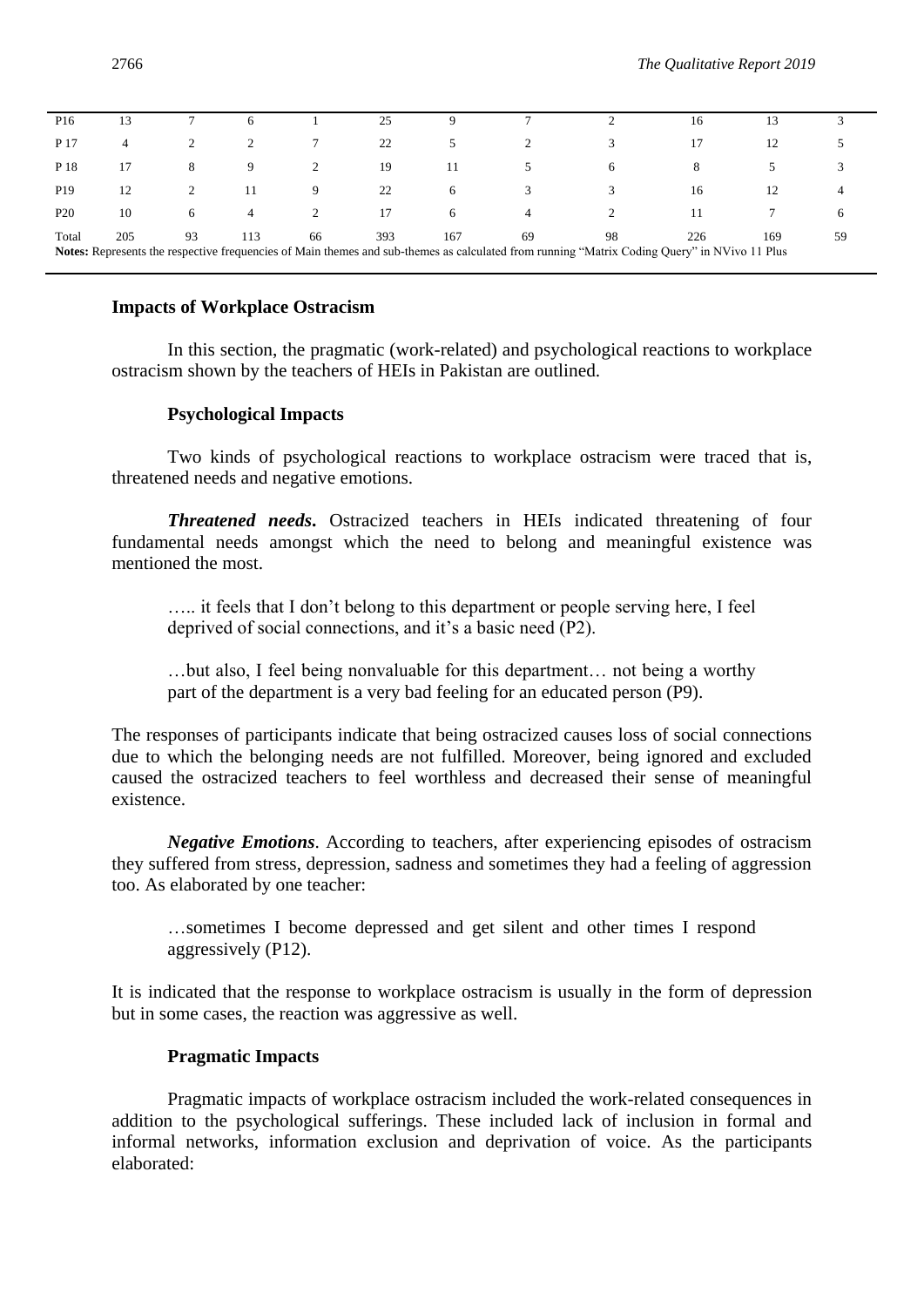Formal channels exist and informal exists too but my inclusion in both, particularly informal is to a very less extent (P8).

They don't give me the chance to speak; they keep on exchanging views themselves. Whenever I give some innovative ideas or any suggestion or any kind of participation they will just not respond to it (P7).

Apart from suffering negative emotions, the participants reported that they felt a lack of inclusion in formal and informal organizational networks, they were not included in conversations and their opinions were not invited and appreciated. An interesting theme emerged that participants said that sometimes they were invited in formal meetings, but they were signaled clearly that they were unwanted. They are treated as they were non-existent by ignoring to invite their opinion. Furthermore, exclusion from informal networks was more evident. Participants responded that they were not provided relevant information and advice that could have helped them in performing better. As stated by the participants, they were also not given adequate chances to speak in meetings or conversations and their people turn a deaf ear to their ideas.

## **Behavioral Outcomes**

Behavioral outcomes included positive or/and negative behaviors as a result of the impacts of workplace ostracism. Participants indicated positive as well as negative outcomes.

#### **Negative Behavioral Outcomes**

The negative behavioral outcomes indicate the behaviors of ostracized teachers that undermined their work-related performance or other helping behaviors towards university and colleagues. It was indicated that ostracized teachers indicated a reduction in their task as well as contextual performance. As it was reported:

...definitely I am not able to teach the class and perform my duties with full motivation and effort (P1).

As far as my work and my teaching is concerned I am very much devoted but now I refrain from the contributions and other behaviors that are outside my core job duties (P12).

Some respondents reported their inability to teach well after being ostracized and others said that though they performed their assigned job duties well, they avoided extra favors and efforts. It indicated that being ostracized impacted overall performance on the job.

#### **Positive Behavioral Outcomes**

The positive behavioral outcomes were the positive response of ostracized teachers that enhanced their work-related and helping attitudes for the wellbeing of the university and their peers. Some of the ostracized teachers reported positive behavioral outcomes as they said that they increased their effort after being ostracized. As respondents reported:

…. The next day when I come after such an event, my performance becomes better …. IT'S MULTIPLIED … It's multiplied 100 times. I think that my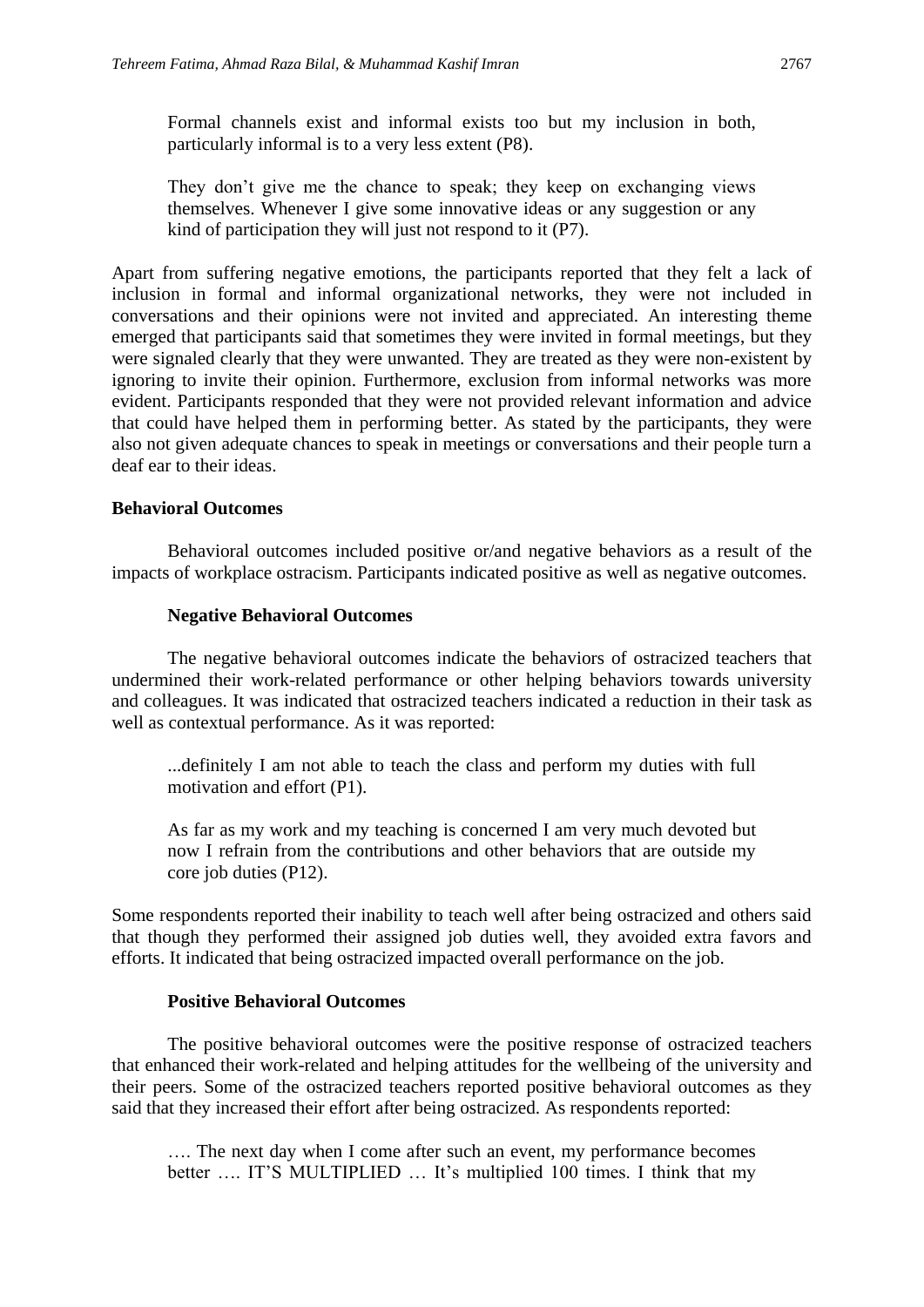improved competency and performance will make my place in this department (P8).

I fear if I don't perform well they will negatively evaluate me (P17).

The positive behavior of participants was in pursuit of increasing their worth in the department so that they are no more ostracized. Another reason behind the improvement in performance was the fear of being further ostracized based on poor performance.

Overall, the participants reported a decrease in task-related performance and contextual performance while, others reported their task performance did not suffer, but their contextual performance was reduced. Another trend was an indulgence in making their educational career and performance better.

## **The difference in Impacts and Outcomes**

The responses to workplace ostracism vary as per the contextual factors and time period.

## **Temporal Difference**

With respect to the time period, it was found that immediate reaction to workplace ostracism was always negative. The responses of ostracism in longer-run varied and became more positive and ostracized individuals attempted re-inclusion efforts but in case these efforts didn't work, or episodes of ostracism lasted longer, the ostracized teachers indicated withdrawal. It was said that:

It makes me feel bad immediately by inducing negative emotions (P14).

In the short term … I feel stress (P2).

Right now I am trying to improve the situation and making efforts to get included (P12).

… I have tried to be a part of this organization, but I anticipate they will not change so, as I have exclaimed earlier, I want to quit due to its long prevalence (P20).

Workplace ostracism resulted in psychological and pragmatic impacts of various kinds that lead to positive or negative behavioral outcomes. Participants reported that these impacts vary in accordance with the time period and contextual factors. The immediate response was negative, and it resulted in psychological suffering. But over the longer run participants reported attempts to make themselves better, some of them indicated putting more effort into their work, others said they were now motivated to attain higher degrees so that they can prove themselves so that people may accept them. It was an aggregated response that if the re-inclusion efforts didn't succeed the participants will leave the job.

## **Contextual Difference**

It was also found that some of the contextual factors (i.e., availability of other job options, the importance of peer associations, justice perceptions) also contributed toward a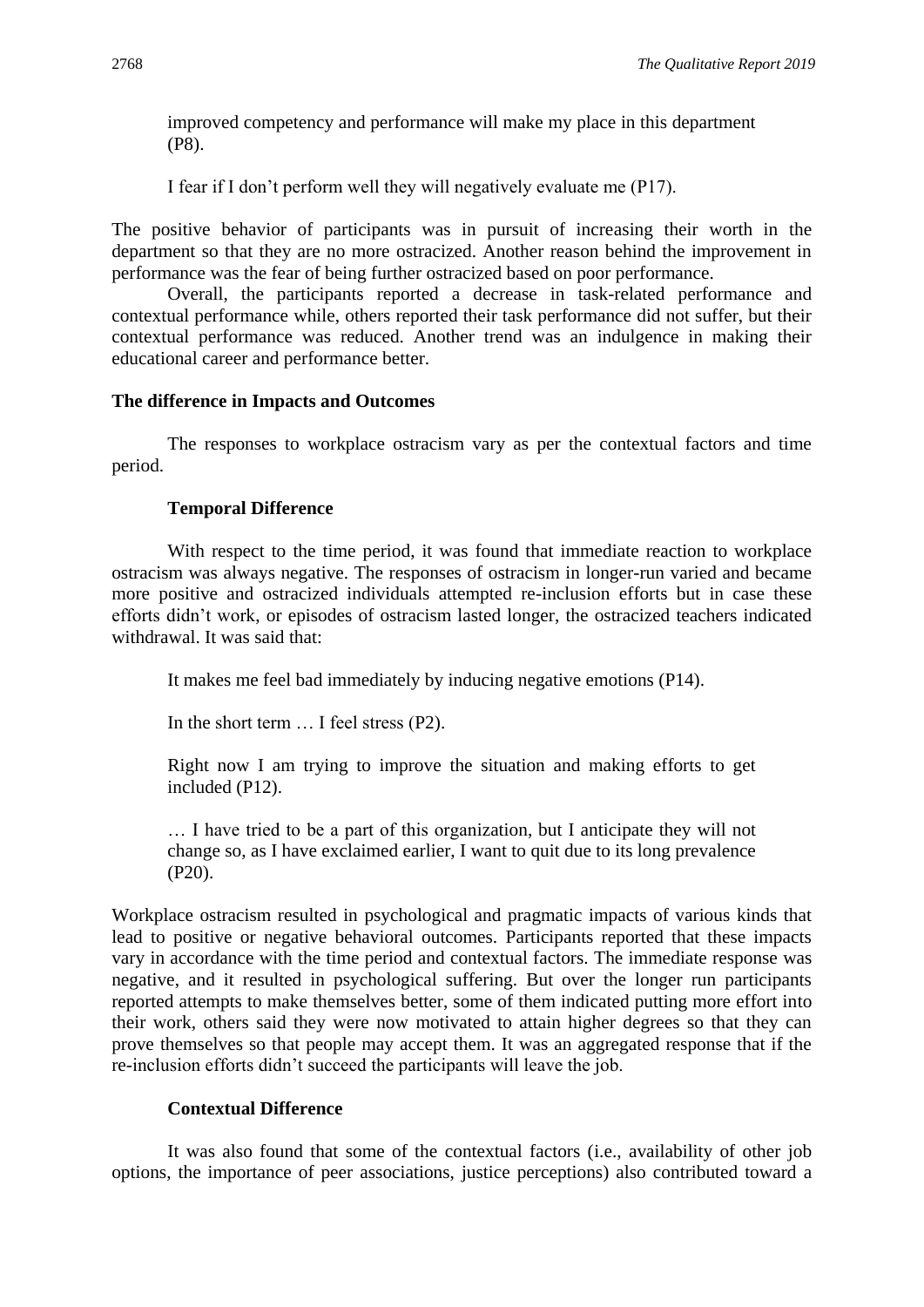difference in impacts and behavioral outcomes. The responses of the participants were as follows:

The first response indicates that the non-availability of the alternative job makes the person bear ostracism and suffer more.

… as I have no other option, so I feel helpless to quit this job (P11).

The second contextual factor indicates that people who place more value on social relationships have adverse impacts of ostracism. These kinds of victims indicated re-inclusion attempts.

I value the associations with my boss and peer as an important part of my social status. Despite they do not actively include me in their gatherings and conversations; I am still trying to improve my performance and actively try to be included (P13).

…I take steps to ensure that my goodwill is improved in the eyes of my HOD (P1).

The ostracized teachers who had no alternative social relationships also felt a deeper negative impact of ostracism and they strive to regain their inclusion in the workplace.

… No one at home is there for me… even the slightest gesture of ignoring by my coworkers sends me on the verge of depression. I try to perform better so that I can also be regarded as worthy (P5).

The teachers that perceived ostracism as being unjust behavior reacted by anger rather than being depressed or making the efforts to be re-included.

My peers ignore me and I perceive it to be unjust… Like I am performing all my duties with due diligence, I am good at them, but still, I feel rejected… It creates a stream of anger in me! (P9).

The above statements signified the changes in reactions of ostracized teachers based on the contextual factors, as one respondent stated that, he has no alternative employment, so despite experiencing chronic ostracism episodes he cannot quit. Another participant indicated the importance of peer associations. It was revealed that, if employees have relationships outside the workplace, they are less likely to involve in prosocial actions and make re-inclusion attempts. Justice perceptions were also found to be linked to the responses to ostracism, the employees who have higher injustice perceptions were likely to indulge in aggressive behaviors.

#### **Discussion and Conclusion**

The interview results have revealed interesting findings regarding the teaching faculty's responses to workplace ostracism and answered some of the scantly researched aspects of workplace ostracism in higher educational settings. In contrast to the larger body of research focusing on an empirical investigation of limited aspects of ostracism in educational settings (Zimmerman et al., 2016), this study uncovers in-depth responses of ostracism with underlying causes. Ostracism is inherently context-dependent and elicits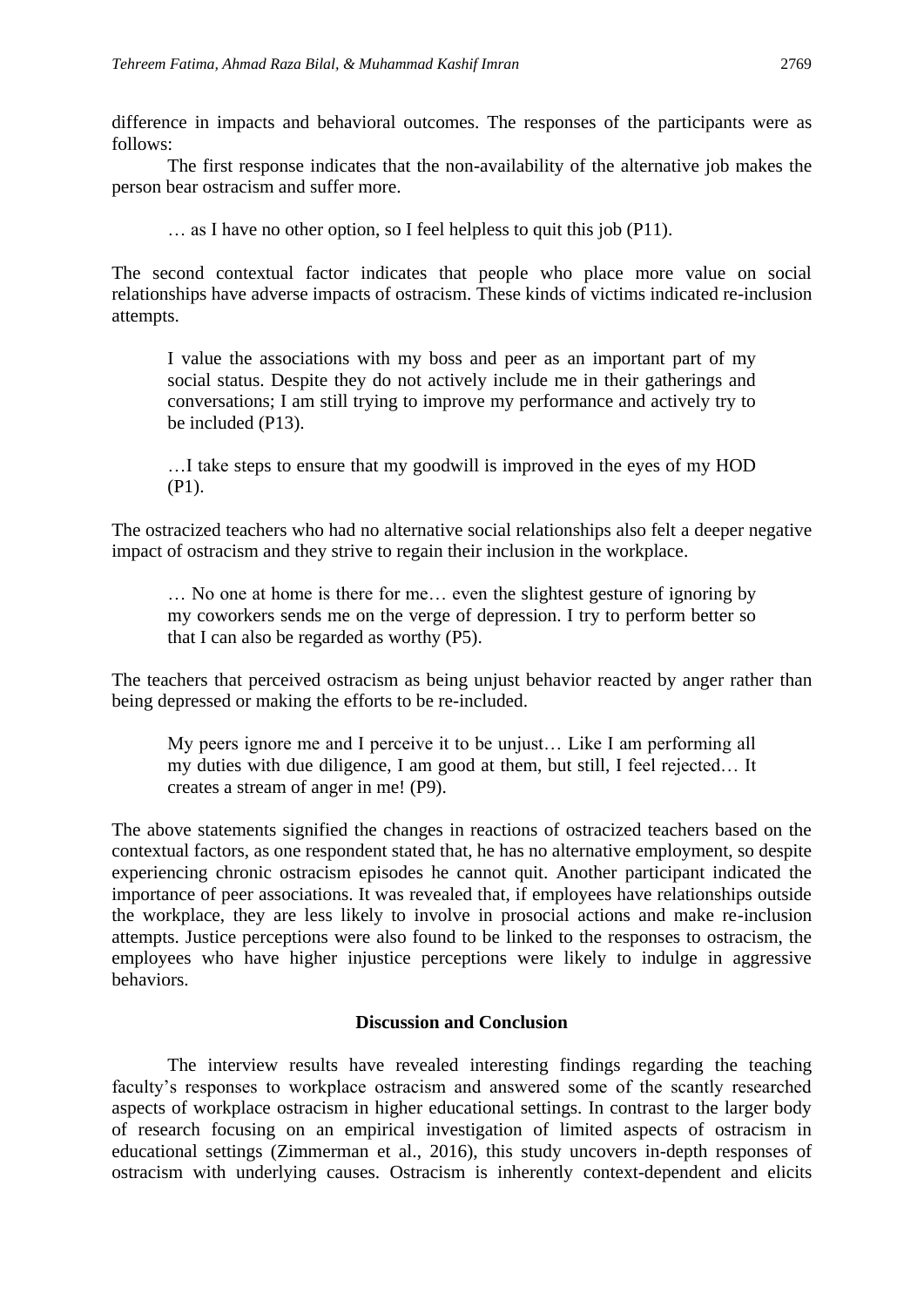unique responses as per the settings and persistence of episodes experienced by the victim (Robinson et al., 2013; Williams, 2009; Zhao et al., 2013. Thus, this study offers valuable inquiry into unique experiences of workplace ostracism in academic settings in a developing and collectivist nation.

Teachers reported both psychological and pragmatic impacts. Both kinds of responses are interlinked and occur simultaneously, and they varied as per the context and time period. Responses to workplace result into behavioral outcomes; that are negative as well as positive. This is in line with the integrated model of workplace ostracism which postulates that workplace ostracism impacts not only psychological states of victims but also causes loss of work-related resources (Robinson et al., 2013). It was reported by the majority of the respondents that the need to belong and meaningful existence were thwarted the most; that are among four fundamental needs that are threatened by experiencing ostracism (control, meaningful existence, self-esteem and need to belong) as indicated in TNTM (Williams, 2009). The matrix coding query indicated higher frequencies for, psychological consequences among which negative emotions were most intense, followed by threatened needs and the most reported negative emotions were depression, stress, and anxiety. Some of the participants reported being sad, alone, disgraced and de-motivated which is in line with past research studies that immediate response to ostracism is always negative (Ronen & Baldwin, 2010; Williams, 2009). It was indicated that after facing psychological impacts, first, the victims make efforts to be included again, in case these efforts fail they decide to withdraw and resign (Williams, 2009). Yet, a more frequent indication of positive behavioral outcomes was brought to the surface (see Table 1).

Major pragmatic impacts reported by the ostracized teachers were being deprived of social connections as they were excluded from friendship and advice networks (Dutton et al., 2010; Sparrowe et al., 2001). As reported, the exclusion from informal networks was indicated more as compared to formal networks. It causes teachers to be deprived of valuable work-related resources i.e., social support, work-related information and advice (Ellison et al., 2014; Robinson et al., 2013). Following pragmatic impacts, victims either try to invest in resources by showing good performance and in case these efforts are not successful, they will prevent or avoid loss by withdrawal (Richman & Leary, 2009).

After experiencing psychological and pragmatic consequences, victims show positive or negative behavioral outcomes. Workplace ostracism cause positive task performance i.e., better lecture delivery, more effort in teaching quality etc. (Kerr, Seok, Poulsen, Harris, & Messe, 2008) as well as contextual performance i.e., working for betterment of department, helping students after class times, using creative ways of teaching when the victims intend to invest in resources and make efforts of re-inclusion (Balliet & Ferris, 2013). The negative outcomes i.e., less in-role, extra-role performance and increased withdrawal result in case the victims have more focus on avoiding and preventing loss of recourses rather than investing in them (Hobfoll, 2011) and does not want to be re-included (Williams, 2009).

Most participants reported efforts of getting accepted and included that indicates investing in resources, thereby, signaling pro-social outcomes (Hobfoll, 2011; Richman  $\&$ Leary, 2009; Robinson et al., 2013). A higher strength of positive outcomes shows that most of the teachers are in the "Reflective Stage" of TNTM. The underlying contextual reasons of this kind of behavior are explained in Multi-motive model of social rejection, as Richman and Leary (2009) have stated that individuals indulge in pro-social behaviors when they feel there is a high cost of rejection, the value of relationship is very high, and they have expectation that relationships will repair. On contrary, when individuals have a low expectation that relationships will repair, they do not value relationships or have alternative relationships they will indulge in withdrawal behaviors (DeWall, 2013; Richman & Leary, 2009). Although some participants reported that if episodes of ostracism persist they will leave their job, but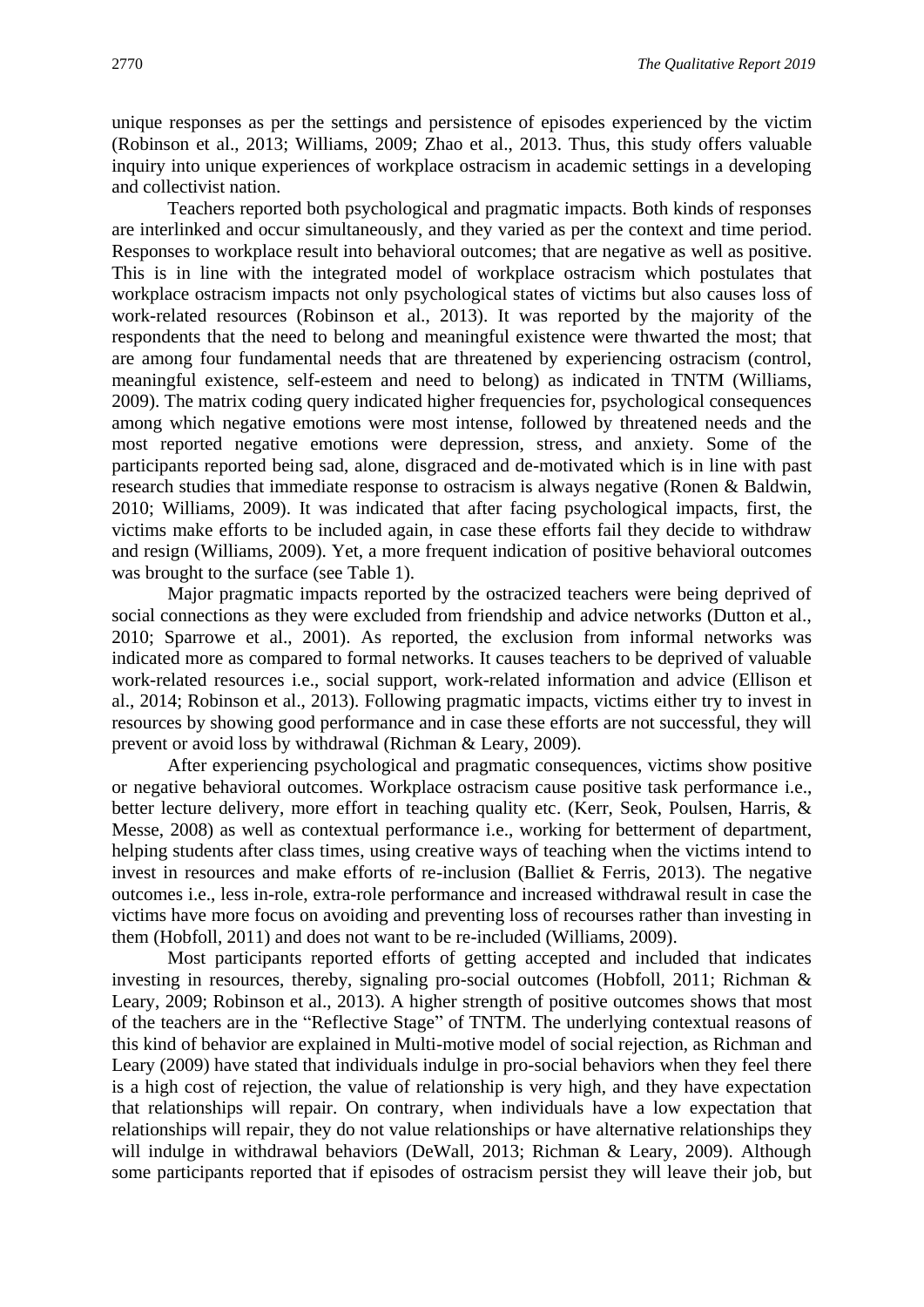no one indicated indulgence in antisocial outcomes or resignation at the present moment. It shows that teachers have an expectation that relationships with peers and superiors will repair, they value the relationship with them and do not have the availability of alterative relationships that restrains them from negative behavioral outcomes. One of possible explanation of re-inclusion and resource investment strategies is the collectivist culture of Pakistan where social relations are highly valued (Powell et al., 2009).

Moreover, indulgence in positive or negative behavioral outcomes was found to be dependent on time, as in the initial stage more focus is on positive outcomes that reduce with time. Williams (2009) asserted, when re-inclusion efforts do not work and the individuals continuously experience ostracism, their recourses deplete, making them unable to cope with ostracism. Consequently, they enter the resignation stage that explains hopelessness and withdrawal responses of teachers that ultimately result in avoidance and depression ultimately causing a negative impact on in-role and extra-role performance (Ferris, Chen, & Lim, 2017; Robinson et al., 2013). But, more frequency of positive behavioral outcomes indicates that teachers have not yet chronically experienced workplace ostracism and most of them are still focused on resource investment and re-inclusion efforts. On the basis of the findings of the present research, a conceptual model of the consequences of workplace ostracism is proposed as shown in Figure 1.

It is concluded that most of the teachers responded positivity after experiencing workplace ostracism. With respect to consequences based on time, it was found that teachers have experienced short episodes of workplace ostracism. In light of contextual factors, it can be explained that victims value relationships with colleagues and peers and have the expectation of being included again. This also indicates that victims have no better alternative relationship opportunities. Furthermore, re-inclusion and resource investment strategies reflect the collectivist culture of Pakistan where social relations are highly valued, and it is difficult to remain isolated. In case these efforts will not result in re-inclusion or they continue to experience ostracism, the participants indicated the intention of withdrawal, decreased efforts and resignation to avoid and prevent the loss of resources.



Figure 1. Conceptual Map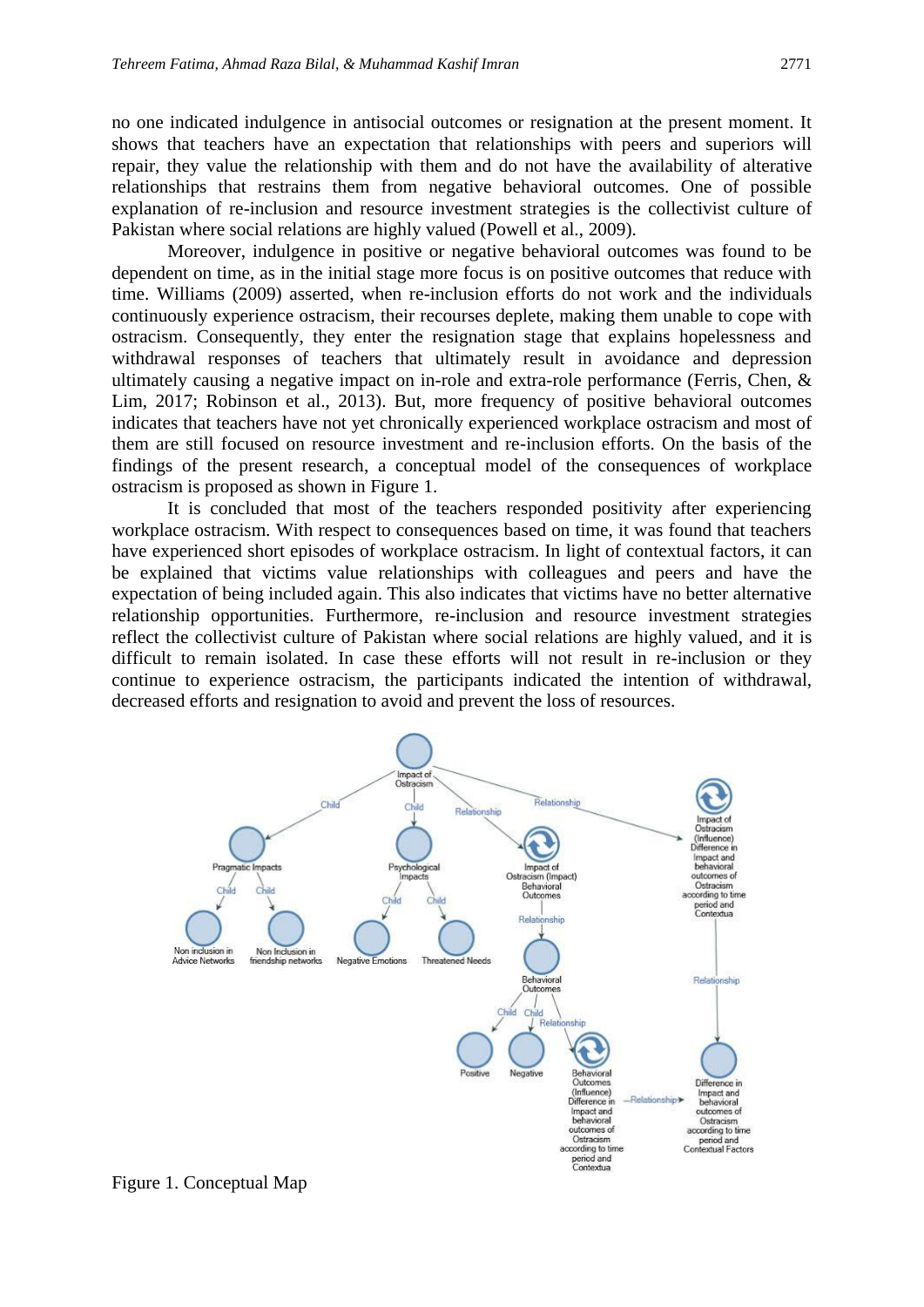## **Contributions, Limitations and Future Research Directions**

Despite the growing interest in workplace ostracism research in the past decade, it has been overshadowed with empirical studies (Ferris, Yan, Lim, Chen, & Fatimah, 2016; Gkorezis & Bellou, 2016; Gkorezis et al., 2016; Haq, 2014; O'Reilly et al*.,* 2014; Zimmerman et al., 2016). Williams (2009) indicated that the major challenge for ostracism research is to uncover the sequential nature of its outcomes. Furthermore, the meaning and impact of ostracism are determined greatly by the nature of settings and social context in which it takes place (Robinson et al., 2013). Every industry and culture has its own set of social norms; this makes it worthy to investigate the unique understanding and impact of workplace ostracism in academia. The study has advanced research on interpersonal mistreatments (Schneider et al., 2017) in much-ignored settings of HEIs (Keashly & Neuman, 2010) by using the much sought for qualitative approach (Liu & Xia, 2016; Waldeck et al., 2015). It has investigated workplace ostracism that is a conceptually distinctive form of interpersonal mistreatment as compared to mostly examined vivid forms i.e., bullying, verbal abuse and aggression (Balliet & Ferris, 2013; Zhao et al., 2013). Most of the past studies focused only on the psychological consequences of ostracism (Robinson et al., 2013). Jones and Kelly (2010) have signified the importance of examining the negative task-related outcomes of ostracism. Responding to this call, we have moved forward the literature on workplace ostracism by exploring the interplay in its psychological and pragmatic impacts and its relation to behavioral outcomes with respect to time and contextual factors. Practically, the results of this study can be used by developers of policies and the university administration to develop inclusive and non-discriminatory culture and devise policies for information sharing, better formal and in-formal relationships. The HODs should act as allies and diversity training and seminars should be carried out. Furthermore, grievance mechanisms for subtle workplace mistreatments should also be put in place alongside the harassment and bullying policies.

The present research is also not free from its limitations. This is a qualitative research inquiry and the use of small sample and specific population limits the generalizability of our findings. Furthermore, despite due diligence, the participants may have reported biased views or have hidden certain information that can possibly impact the findings. We recommend that future research explore sources and types of workplace ostracism in addition to examining its effects. In the future, researchers can focus on other types of subtle mistreatments i.e., discrimination, incivility, micro-agrees ion (Schneider, et al., 2017). This research can be replicated in other sectors and countries and the findings can be generalized by testing it quantitatively or doing mixed-method studies.

#### **References**

- Balliet, D., & Ferris, D. L. (2013). Ostracism and prosocial behavior: A social dilemma perspective. *Organizational Behavior and Human Decision Processes, 120*(2), 298- 308.
- Bashir, F., & Nadeem, M. (2019). The linkage between workplace ostracism and proactive customer service performance in Pakistani banking industry: A conservation of resource and job embeddedness perspective. *Science Journal of Business and Management, Forthcoming*.
- Baumeister, R. F., & Leary, M. R. (1995). The need to belong: Desire for interpersonal attachments as a fundamental human motivation. *Psychological Bulletin, 117*(3), 497- 529.
- Bibi, Z., Karim, J., & Din, S. (2013). Workplace incivility and counterproductive work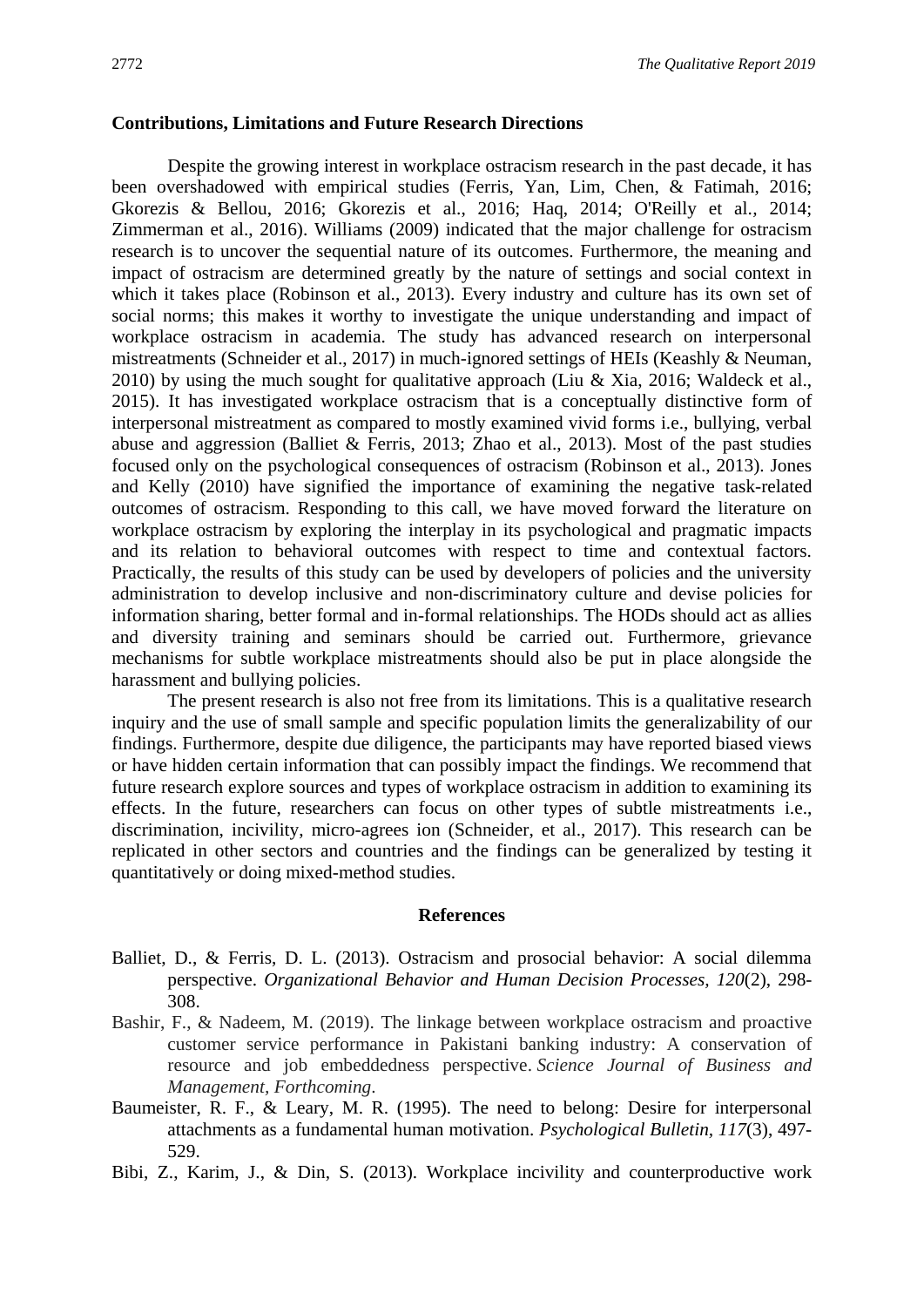behavior: Moderating role of emotional intelligence. *Pakistan Journal of Psychological Research*, *28*(2), 297-314.

- Bilal, A. R., Fatima, T., & Akoorie, M. (2017). Cronyism as a constraint in social capital development: Investigating dark side of social relation. *Academy of Management Proceedings, 2017*(1), 10751.
- Braun, V., & Clarke, V. (2006). Using thematic analysis in psychology. *Qualitative Research in Psychology, 3*(2), 77-101.
- Bryman, A., & Bell, E. (2015). *Business research methods*. New York, NY: Oxford University Press.
- Buckley, K. E., Winkel, R. E., & Leary, M. R. (2004). Reactions to acceptance and rejection: Effects of level and sequence of relational evaluation. *Journal of Experimental Social Psychology, 40*(1), 14-28.
- Chow, R. M., Tiedens, L. Z., & Govan, C. L. (2008). Excluded emotions: The role of anger in antisocial responses to ostracism. *Journal of Experimental Social Psychology, 44*(3), 896-903.
- Creswell, J. W. (2013). *Research design: Qualitative, quantitative, and mixed methods approaches*. Thousand Oaks, CA: Sage publications.
- Creswell, J. W., Hanson, W. E., Plano, V. L. C., & Morales, A. (2007). Qualitative research designs selection and implementation. *The Counseling Psychologist, 35*(2), 236-264.
- DeWall, C. N. (Ed.). (2013). *The Oxford handbook of social exclusion*. Oxford University Press.
- Denzin, N. K., & Lincoln, Y. S. (Eds.). (2011). *The SAGE handbook of qualitative research*. Thousand Oaks, CA: Sage.
- Dutton, J. E., Roberts, L. M., & Bednar, J. (2010). Pathways for positive identity construction at work: Four types of positive identity and the building of social resources. *Academy of Management Review*, *35(*2), 265-293.
- Ellison, N. B., Vitak, J., Gray, R., & Lampe, C., (2014), Cultivating social resources on social network sites: Facebook relationship maintenance behaviors and their role in social capital processes. *Journal of Computer‐Mediated Communication*, *19*(4), 855-870.
- Fatima, T. (2017). Interactive effects of workplace ostracism and belief in reciprocity on fear of negative evaluation. *Pakistan Journal of Commerce and Social Sciences (PJCSS)*, *11*(3), 911-933.
- Fatima, T., Ilyas, M., Rehman, C. A., & Imran, M. K. (2017). Empirical investigation of relationship between workplace ostracism and employee silence: A test of mediating effects of self-esteem and meaningful existence in context of public sector universities in Punjab. *Abasyn Journal of Social Sciences*, *10*(1), 111-128.
- Ferris, D. L., Brown, D. J., Berry, J. W., & Lian, H. (2008). The development and validation of the workplace ostracism scale. *Journal of Applied Psychology, 93*(6), 1348-1366.
- Ferris, D. L., Chen, M., & Lim, S. (2017). Comparing and contrasting workplace ostracism and incivility. *Annual Review of Organizational Psychology and Organizational Behavior*, *4*, 315-338.
- Ferris, D. L., Yan, M., Lim, V. K., Chen, Y., & Fatimah, S., (2016), An approach–avoidance framework of workplace aggression, *Academy of Management Journal*, *55*(5)*,* 1777- 1800.
- Fogg, P. (2008), Academic bullies, *Chronicle of Higher Education*, *55*(3), 10
- Gkorezis, P., & Bellou, V. (2016). The relationship between workplace ostracism and information exchange: The mediating role of self-serving behavior. *Management Decision*, *54*(3), 700-713.
- Gkorezis, P., Panagiotou, M. & Theodorou, M. (2016), Workplace ostracism and employee silence in nursing: the mediating role of organizational identification. *Journal of*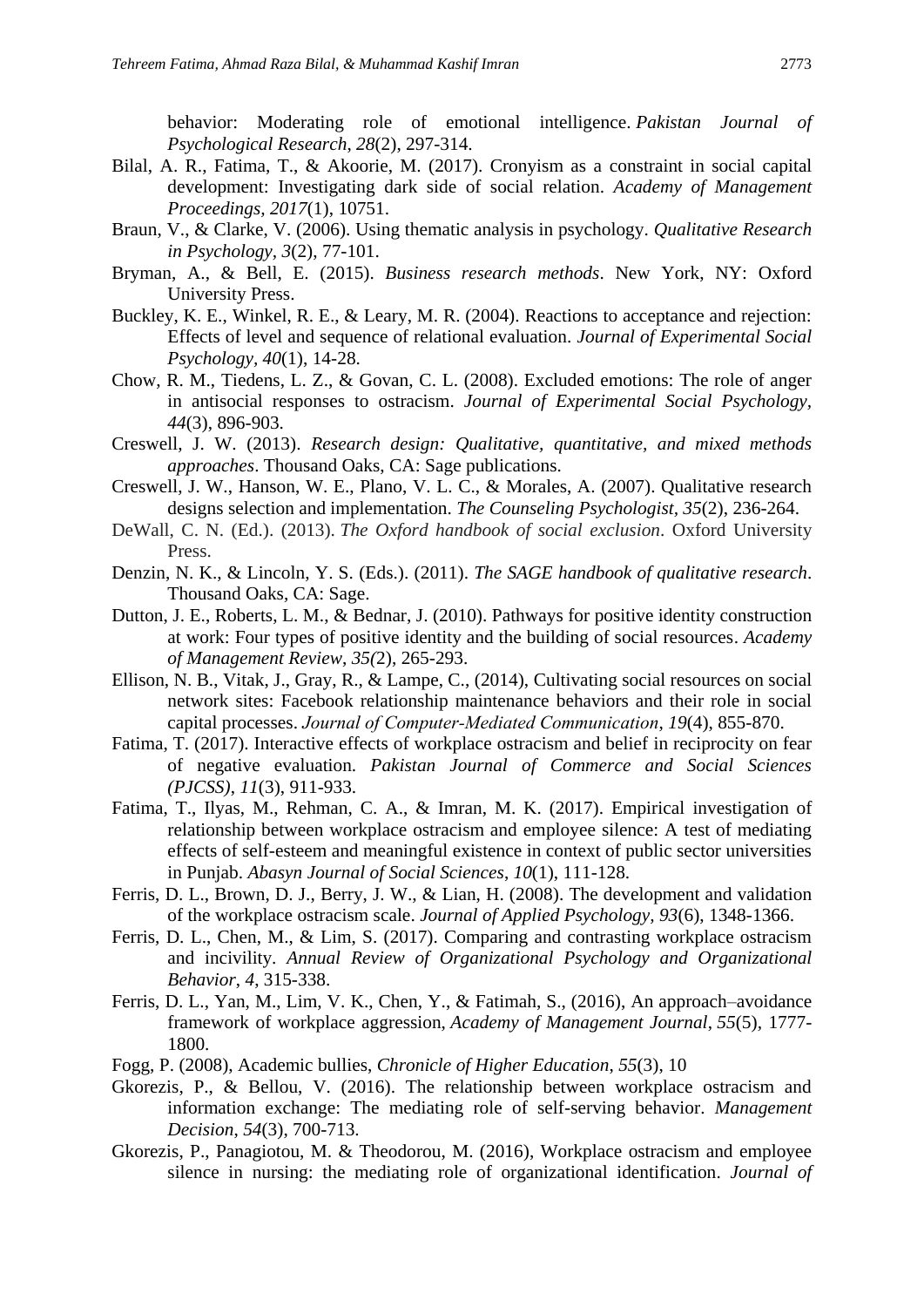*Advanced Nursing*, *72*(1), 2381-2388.

- Haq, I. U. (2014). *Workplace ostracism and job outcomes: Moderating effects of psychological capital* [Presentation]. Paper presented at the Human capital without borders: Knowledge and learning for quality of life: Proceedings of the management, knowledge and learning international conference 2014.
- Hitlan, R. T., Kelly, K. M., Schepman, S., Schneider, K. T., & Zárate, M. A. (2006). Language exclusion and the consequences of perceived ostracism in the workplace. *Group Dynamics: Theory, Research, and Practice, 10*(1), 56-70.
- Hobfoll, S. E. (2011). Conservation of resources theory: Its implication for stress, health, and resilience. In S. Folkman (Ed.), *The Oxford handbook of stress, health, and coping* (pp. 127-147). New York, NY: Oxford University Press.
- Jahanzeb, S., & Fatima, T. (2017). The role of defensive and prosocial silence between workplace ostracism and emotional exhaustion. *Academy of Management Proceedings, 2017*(1), 17107.
- Jahanzeb, S., & Fatima, T. (2018). How workplace ostracism influences interpersonal deviance: The mediating role of defensive silence and emotional exhaustion. *Journal of Business and Psychology*, *33*(6), 779–791.
- Jahanzeb, S., Fatima, T., & Malik, M. A. R. (2018). Supervisor ostracism and defensive silence: a differential needs approach. *European Journal of Work and Organizational Psychology*, *27*(4), 430-440.
- Jones, E. E., Carter-Sowell, A. R., Kelly, J. R., & Williams, K. D. (2009). I'm out of the loop': Ostracism through information exclusion. *Group Processes & Intergroup Relations, 12*(2), 157-174.
- Jones, E. E., & Kelly, J. R. (2010). "Why am I out of the loop?" Attributions influence responses to information exclusion. *Personality and Social Psychology Bulletin*, *36*(9), 1186-1201.
- Jones, K. P., Arena, D. F., Nittrouer, C. L., Alonso, N. M. & Lindsey, A. P., (2017). Subtle discrimination in the workplace: A vicious cycle. *Industrial and Organizational Psychology*, *10*(1), 51-76.
- Keashly, L., & Neuman, J. H. (2010). Faculty experiences with bullying in higher education: Causes, consequences, and management. *Administrative Theory & Praxis*, *32*(1), 48- 70.
- Kerr, N. L., Seok, D. H., Poulsen, J. R., Harris, D. W., & Messe, L. A. (2008). Social ostracism and group motivation gain. *European Journal of Social Psychology, 38*(4), 736-746.
- Kuipers, K. J. (1999). *Formal and informal networks in the workplace*. Stanford, CA: Stanford University.
- Leary, M. R., Springer, C., Negel, L., Ansell, E., & Evans, K. (1998). The causes, phenomenology, and consequences of hurt feelings. *Journal of Personality and Social Psychology, 74*(5), 1225-1237.
- Liu, H., & Xia, H. (2016). Workplace ostracism: A review and directions for future research. *Journal of Human Resource and Sustainability Studies*, *4*(03), 197-201.
- Madill, A., Jordan, A., & Shirley, C. (2000). Objectivity and reliability in qualitative analysis: Realist, contextualist and radical constructionist epistemologies. *British Journal of Psychology, 91*(1), 1-20.
- Mahfooz, Z., Arshad, A., Nisar, Q. A., Ikram, M., & Azeem, M. (2017). Does workplace incivility & workplace ostracism influence the employees' turnover intentions? Mediating role of burnout and job stress & moderating role of psychological capital. *International Journal of Academic Research in Business and Social Sciences*, *7*(8), 398-413.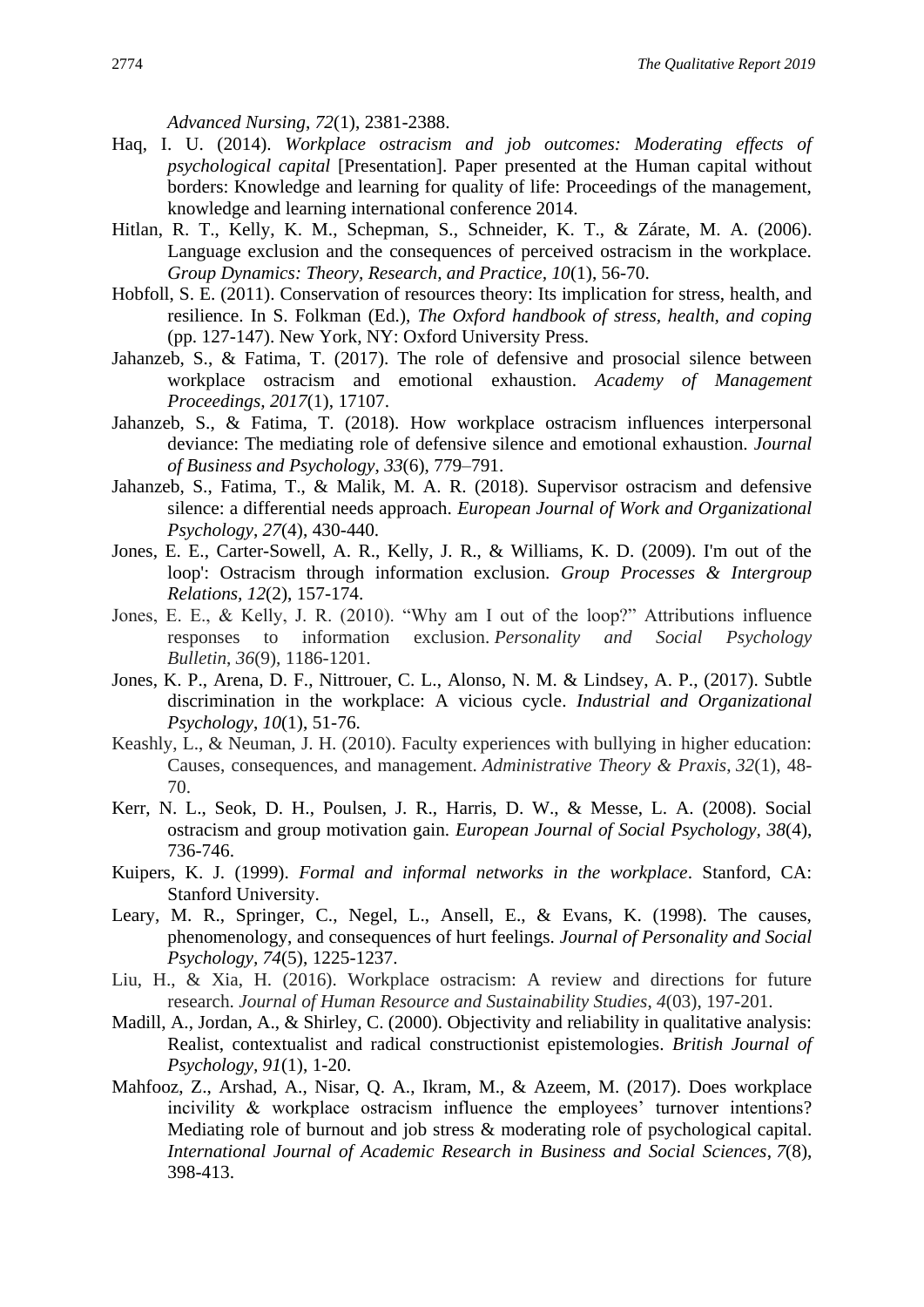Mason, J. (2002), *Qualitative researching* (2<sup>nd</sup> ed.). Thousand Oaks, CA: Sage

- McCracken, G. (1988). *The long interview* (Vol. 13). Thousand Oaks, CA: Sage.
- Miller, G., Miller, V., Marchel, C., Moro, R., Kaplan, B., Clark, C., & Musilli, S. (2019). Academic violence/bullying: Application of Bandura's eight moral disengagement strategies to higher education. *Employee Responsibilities and Rights Journal*, *31*(1), 47-59.
- Nasir, N., Khaliq, C. A., & Rehman, M. (2017). An empirical study on the resilience of emotionally intelligent teachers to ostracism and counterproductive work behaviors in context of the higher educational sector of Pakistan. *Global Management Journal for Academic & Corporate Studies*, *7*(1), 130.
- O'Reilly, J., Robinson, S. L., Berdahl, J. L., & Banki, S. (2014). Is negative attention better than no attention? The comparative effects of ostracism and harassment at work. *Organization Science*, *26*(3), 774-793.
- O'Reilly, J., & Robinson, S. (2009). *Ostracism at work: The impact of ostracism on thwarted belongingness and work contributions* [Presentation]. Paper presented at the annual meeting of the Academy of Management, Chicago, IL.
- Perrewe, P. L., Halbesleben, J. R., & Rosen, C. C. (2015). *Mistreatment in organizations* (Vol. 13). Bingley, UK: Emerald Group Publishing.
- Pfeffer, J. (1981). Management as symbolic action: the creation and maintenance of organizational paradigm. *Research in Organizational Behavior*, *3*, 1-52.
- Powell, G. N., Francesco, A. M., & Ling, Y. (2009). Toward culture‐sensitive theories of the work–family interface. *Journal of Organizational Behavior, 30*(5), 597-616.
- Razzaghian, M., & Ghani, U. (2014). Effect of workplace bullying on turnover intention of faculty members: A case of private sector universities of Khyber Pakhtunkhwa, Pakistan. *Business & Economic Review*, *6*(1), 40-51.
- Richards, L. (2009), *Handling qualitative data: A practical guide* (2<sup>nd</sup> ed.). Los Angeles, CA: Sage.
- Richman, S. L., & Leary, M. R. (2009), Reactions to discrimination, stigmatization, ostracism, and other forms of interpersonal rejection: A multimotive model. *Psychological Review, 116*(2), 365-383.
- Robinson, S. L., O'Reilly, J., & Wang, W. (2013). Invisible at work an integrated model of workplace ostracism. *Journal of Management*, *39*(1), 203-231.
- Ronen, S. & Baldwin, M. W. (2010). Hypersensitivity to social rejection and perceived stress as mediators between attachment anxiety and future burnout: A prospective analysis. *Applied Psychology*, *59*(3), 380-403.
- Salganik, M. J., & Heckathorn, D. D. (2004), Sampling and estimation in hidden populations using respondent‐driven sampling, *Sociological Methodology*, *34*(1), 193-240.
- Schneider, K. T., Wesselmann, E. D., & DeSouza, E. R., (2017). Confronting subtle workplace mistreatment: The importance of leaders as allies. *Frontiers in Psychology, 8*, 1051.
- Shamim, S., & Abbasi, A. S. (2012). Interethnic culture orientation of business managers in Pakistan. *Middle-East Journal of Scientific Research, 12*(5), 632-642.
- Sparrowe, R. T., Liden, R. C., Wayne, S. J., & Kraimer, M. L. (2001). Social networks and the performance of individuals and groups. *Academy of Management Journal, 44*(2), 316-325.
- Twenge, J. M., Baumeister, R. F., Tice, D. M., & Stucke, T. S. (2001). If you can't join them, beat them: Effects of social exclusion on aggressive behavior. *Journal of Personality and Social Psychology, 81*(6), 1058-1069.
- Waldeck, D., Tyndall, I., & Chmiel, N. (2015). Resilience to ostracism: A qualitative inquiry. *The Qualitative Report, 20*(10), 1646-1669. Retrieved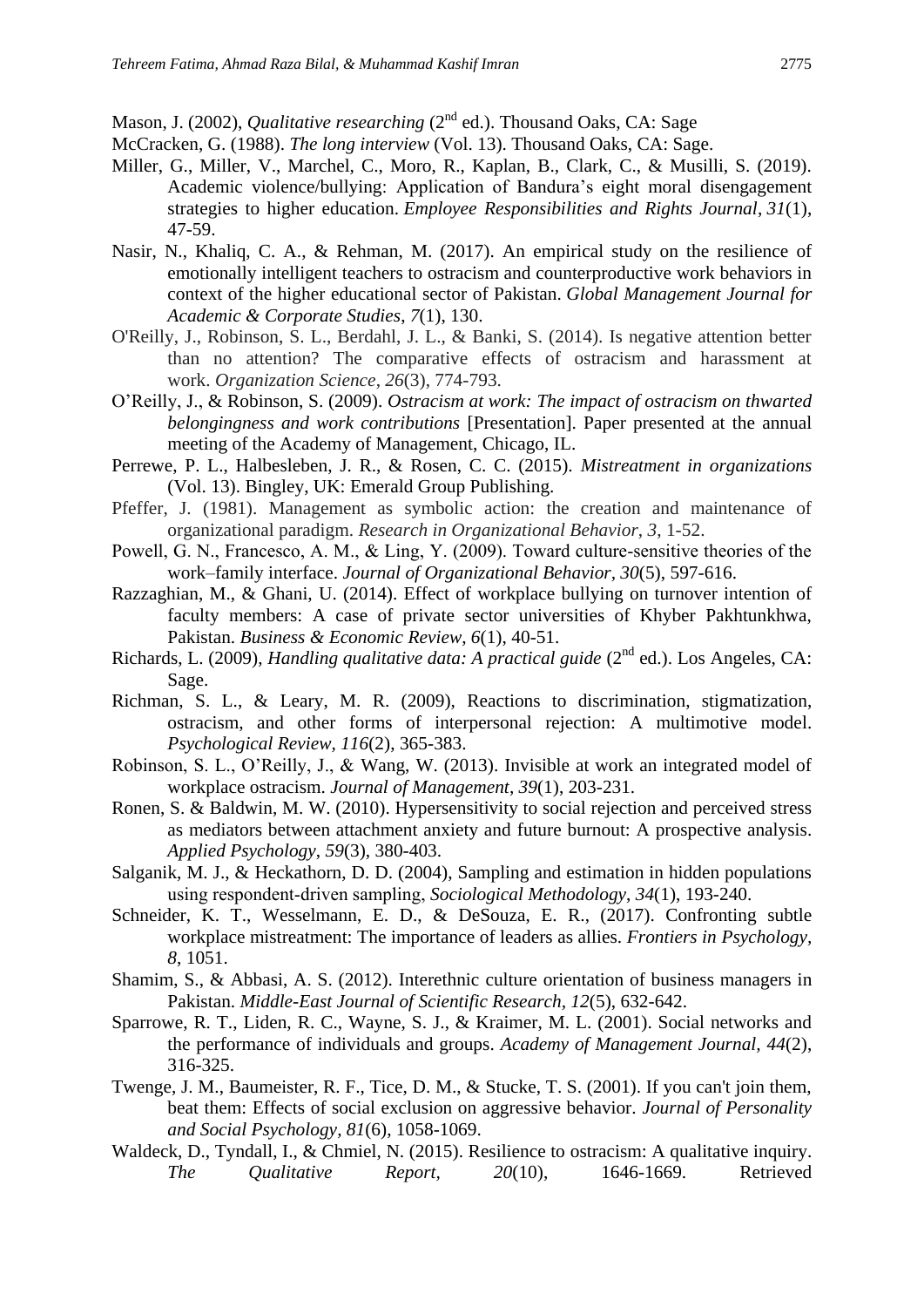fromhttps://nsuworks.nova.edu/tqr/vol20/iss10/8

- Williams, K. D. (2009). Ostracism: A temporal need‐threat model. *Advances in Experimental Social Psychology, 41*, 275-314.
- Williams, K. D. (1997). Social ostracism. In R. M. Kowalski (Ed.), *Aversive interpersonal behaviors* (pp. 133–170). New York, Plenum.
- Yang, L. M. (2008).*An examination of education service quality at collegiate physical education departments in Taiwan: Using a gap analysis approach* (Unpublished PhD thesis). United States Sports Academy, Daphne, AL.
- Zadro, L., Williams, K. D., & Richardson, R. (2004). How low can you go? Ostracism by a computer is sufficient to lower self-reported levels of belonging, control, self-esteem, and meaningful existence. *Journal of Experimental Social Psychology, 40*(4), 560- 567.
- Zikmund, W. G., Babin, B. J., Carr, J. C., & Griffin, M. (2013). *Business research methods*. Boston, MA: Cengage Learning.
- Zimmerman, C. A., Carter-Sowell, A. R., & Xu, X. (2016). Examining workplace ostracism experiences in academia: understanding how differences in the faculty ranks influence inclusive climates on campus. *Frontiers in Psychology*, *7*, 753.
- Zhao, H., Peng, Z., & Sheard, G. (2013). Workplace ostracism and hospitality employees' counterproductive work behaviors: The joint moderating effects of proactive personality and political skill. *International Journal of Hospitality Management*, *33*, 219-227.

## **Appendix A**

## **Interview Protocol**

- 1. What kind of psychological consequences do you face after being ostracized?
- 2. How ostracism does impact your work performance?
- Give a description of the formal and in-formal exclusion in your settings?
- 3. How do you respond to the episodes of ostracism?
- What are the pro-social responses and what are the anti-social responses?
- How task performance is impacted and what the impacts on contextual performance?
- 4. Give reasons for your behavioral outcomes based on being ostracized?
- Does your short-term and long term behavior in response to workplace ostracism remains the same? Why or why not?
- Does your personal value placed on the relationships and availability of alternate relationship change the response to workplace ostracism?

(The questions in bullets represented mini-tour questions while rest of them represented grand tour questions)